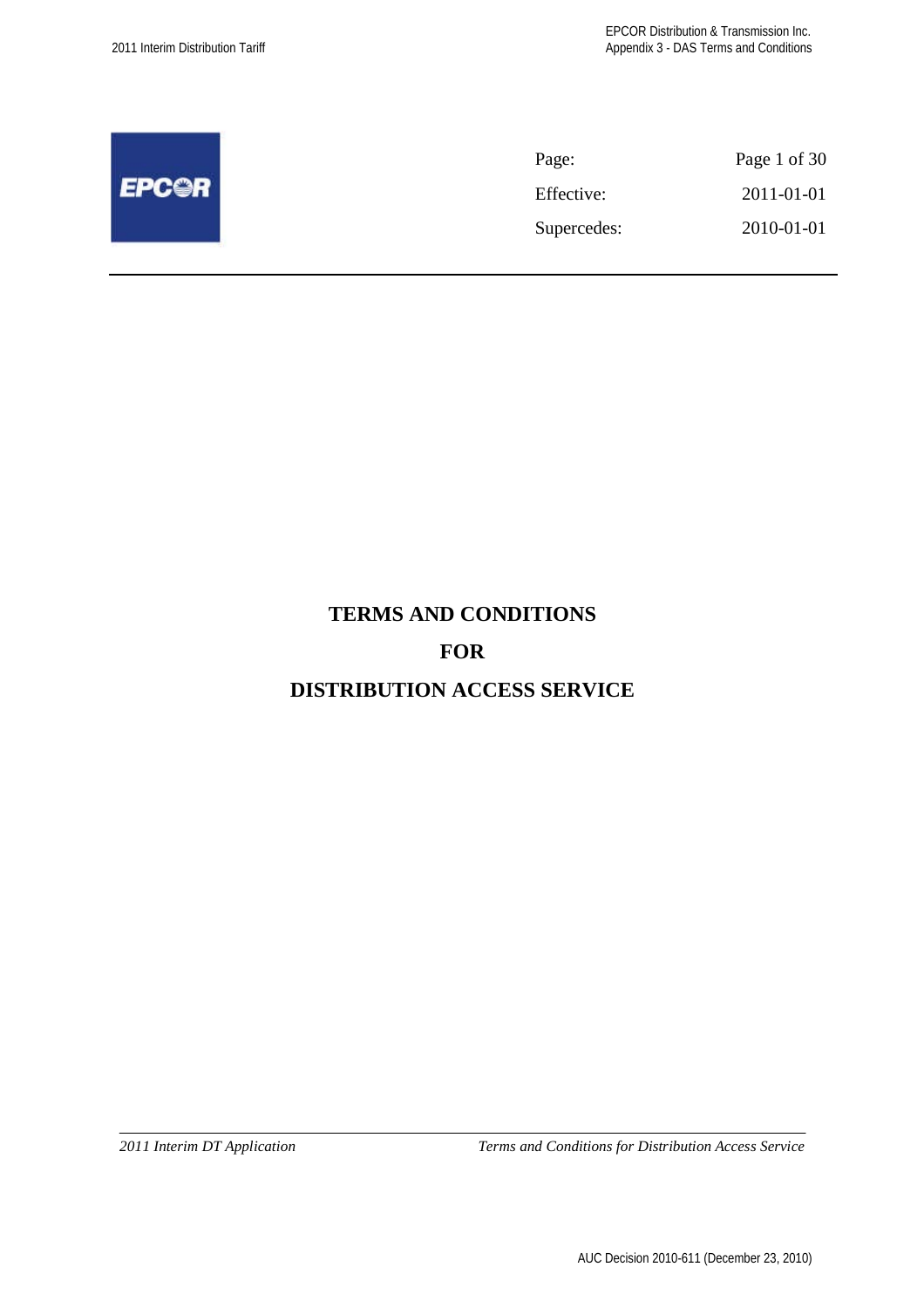# **EPC@R**

| Page:       | Page 2 of 30 |
|-------------|--------------|
| Effective:  | 2011-01-01   |
| Supercedes: | 2010-01-01   |

# **TABLE OF CONTENTS**

| 2.1  |                                                                     |  |
|------|---------------------------------------------------------------------|--|
| 2.2  |                                                                     |  |
| 2.3  |                                                                     |  |
| 2.4  |                                                                     |  |
|      |                                                                     |  |
| 3.1  |                                                                     |  |
| 3.2  |                                                                     |  |
| 3.3  |                                                                     |  |
| 3.4  |                                                                     |  |
| 3.5  |                                                                     |  |
| 3.6  |                                                                     |  |
| 3.7  |                                                                     |  |
| 3.8  |                                                                     |  |
|      |                                                                     |  |
| 4.1  | Customer Inquiries Related to Emergency Situations and Outages 10   |  |
| 4.2  |                                                                     |  |
|      |                                                                     |  |
| 5.1  |                                                                     |  |
| 5.2  |                                                                     |  |
| 5.3  |                                                                     |  |
|      |                                                                     |  |
| 6.1  |                                                                     |  |
| 6.2  |                                                                     |  |
| 6.3  |                                                                     |  |
| 6.4  | Billing Period and Information for Distribution Access Service  14  |  |
| 6.5  |                                                                     |  |
| 6.6  |                                                                     |  |
| 6.7  |                                                                     |  |
| 6.8  |                                                                     |  |
| 6.9  |                                                                     |  |
| 6.10 |                                                                     |  |
|      | <b>ARTICLE 7 - DISCONTINUANCE OF DISTRIBUTION ACCESS SERVICE 17</b> |  |
| 7.1  |                                                                     |  |
| 7.2  |                                                                     |  |
| 7.3  |                                                                     |  |
|      |                                                                     |  |
| 8.1  |                                                                     |  |

2011 Interim DT Application

Terms and Conditions for Distribution Access Service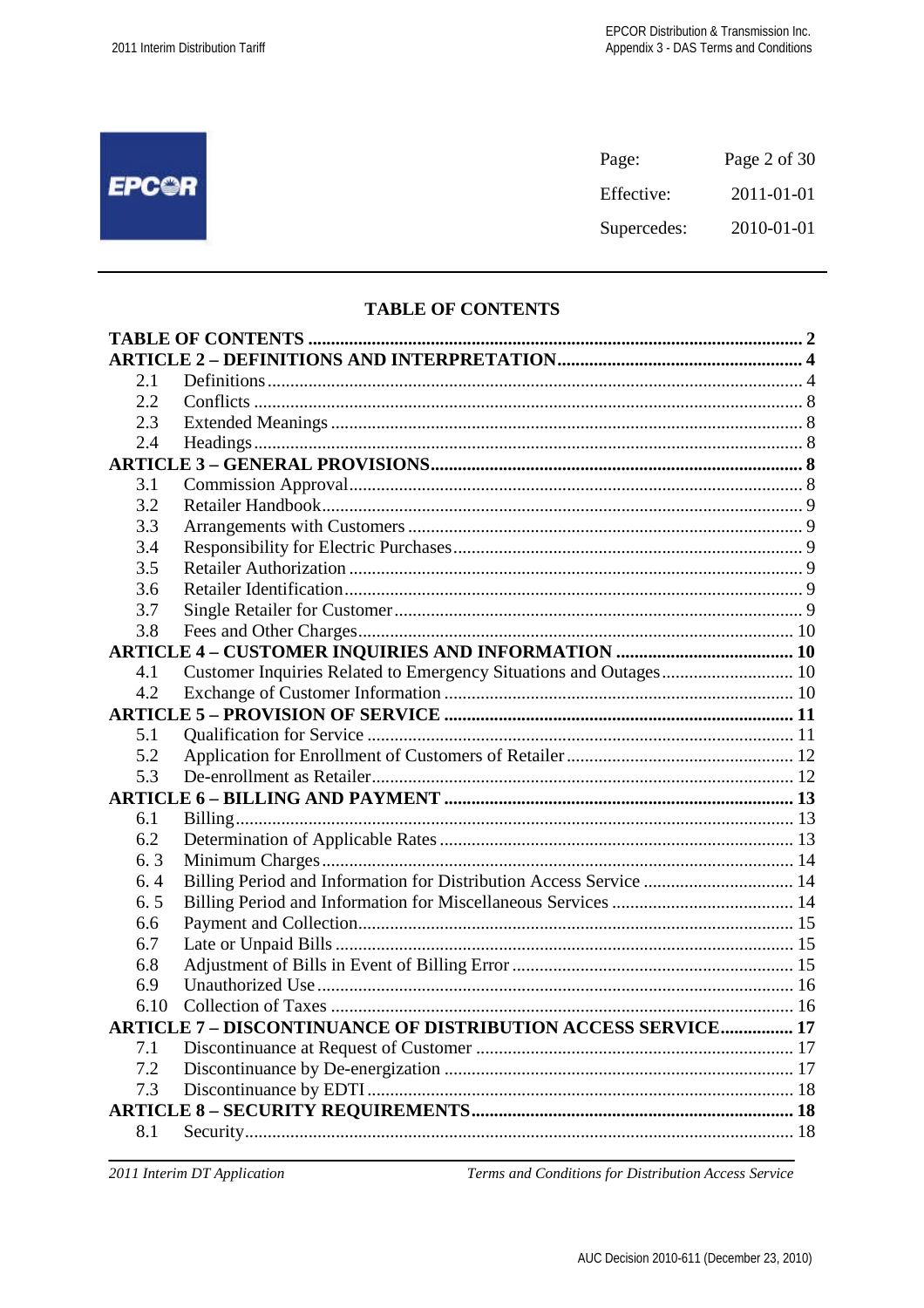|              | Page:       | Page 3 of 30 |
|--------------|-------------|--------------|
| <b>EPC@R</b> | Effective:  | 2011-01-01   |
|              | Supercedes: | 2010-01-01   |
|              |             |              |

| 8.2  |                                                                              |  |
|------|------------------------------------------------------------------------------|--|
| 8.3  |                                                                              |  |
| 8.4  |                                                                              |  |
| 8.5  |                                                                              |  |
|      |                                                                              |  |
| 9.1  |                                                                              |  |
| 9.4  |                                                                              |  |
| 9.5  |                                                                              |  |
|      |                                                                              |  |
| 10.1 |                                                                              |  |
|      |                                                                              |  |
|      |                                                                              |  |
| 11.1 |                                                                              |  |
| 11.2 |                                                                              |  |
|      |                                                                              |  |
|      |                                                                              |  |
| 12.1 |                                                                              |  |
| 12.2 |                                                                              |  |
| 12.3 |                                                                              |  |
| 12.4 |                                                                              |  |
|      |                                                                              |  |
| 13.1 |                                                                              |  |
| 13.2 |                                                                              |  |
| 13.3 |                                                                              |  |
| 13.4 |                                                                              |  |
| 13.5 |                                                                              |  |
| 13.6 |                                                                              |  |
| 13.7 |                                                                              |  |
| 13.8 |                                                                              |  |
| 13.9 |                                                                              |  |
|      |                                                                              |  |
|      |                                                                              |  |
|      | <b>ARTICLE 14 - ADDITIONAL PROVISIONS RELATING TO SERVICES  29</b>           |  |
| 14.1 | Independent System Operation or Transmission Facility Owner Requirements  29 |  |
| 14.2 |                                                                              |  |
| 14.3 |                                                                              |  |
| 14.4 |                                                                              |  |
| 14.5 |                                                                              |  |
| 14.6 |                                                                              |  |
|      |                                                                              |  |

2011 Interim DT Application

Terms and Conditions for Distribution Access Service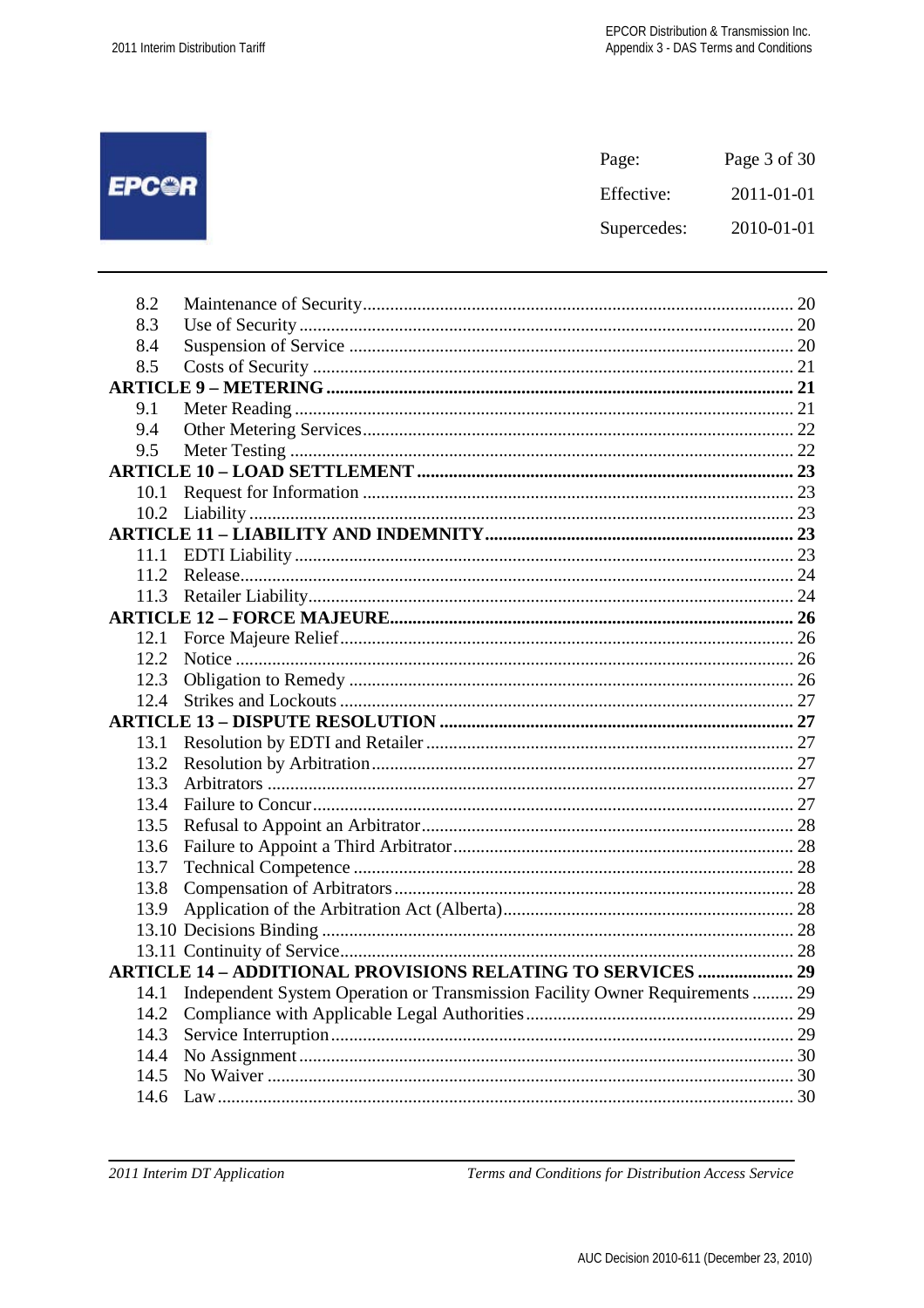|              | Page:       | Page 4 of 30 |
|--------------|-------------|--------------|
| <b>EPC@R</b> | Effective:  | 2011-01-01   |
|              | Supercedes: | 2010-01-01   |
|              |             |              |

# **ARTICLE 1 –INTRODUCTION TO TERMS AND CONDITIONS**

These Terms and Conditions, as approved by the Alberta Utilities Commission (the "Commission"), form part of the Distribution Tariff of EPCOR Distribution & Transmission Inc. ("EDTI") and are established pursuant to section 102 of the *Electric Utilities Act 2003*, c. E-5.1. The Distribution Tariff is available for public inspection during normal business hours at the business offices of EDTI and can be accessed on EDTI's web site at:

http://www.epcor.ca/customers/electricity+retailers/dt+access+tariffs

These Terms and Conditions apply to EDTI and its relationship with Retailers. All Retailers by virtue of their relationship with EDTI are deemed to have accepted these Terms and Conditions.

The service provided by EDTI hereunder is regulated by the Commission and parties having any inquiries or complaints regarding these Terms and Conditions may direct such inquiries or complaints directly to EDTI or to the Commission.

No agreement can provide for the waiver or alteration of any part of these Terms and Conditions unless such agreement is first filed with and approved by the Commission. Whenever the Commission approves an amendment to these Terms and Conditions, such amendment, including its effective date, will be posted on EDTI's website at:

http://www.epcor.ca/customers/electricity+retailers/dt+access+tariffs

# **ARTICLE 2 – DEFINITIONS AND INTERPRETATION**

# **2.1 Definitions**

The following words and phrases, whenever used in these Terms and Conditions or in an application, contract or agreement for service under these Terms and Conditions, shall have the meanings set forth below:

"**Act**" means the *Electric Utilities Act*, S.A. 2003, c. E-5.1, as re-enacted, amended or replaced from time to time;

"**Board**" or "**EUB**" means the Alberta Energy and Utilities Board established under the *Alberta Energy and Utilities Board Act*, R.S.A., 2000, c. A-17, as re-enacted, amended or replaced from time to time;

"**Business Day**" means a business day is any day other than Saturday, Sunday or a holiday as defined in the *Interpretation Act*, R.S.A. 2000, c. I-8, as re-enacted, amended or replaced from time to time*;*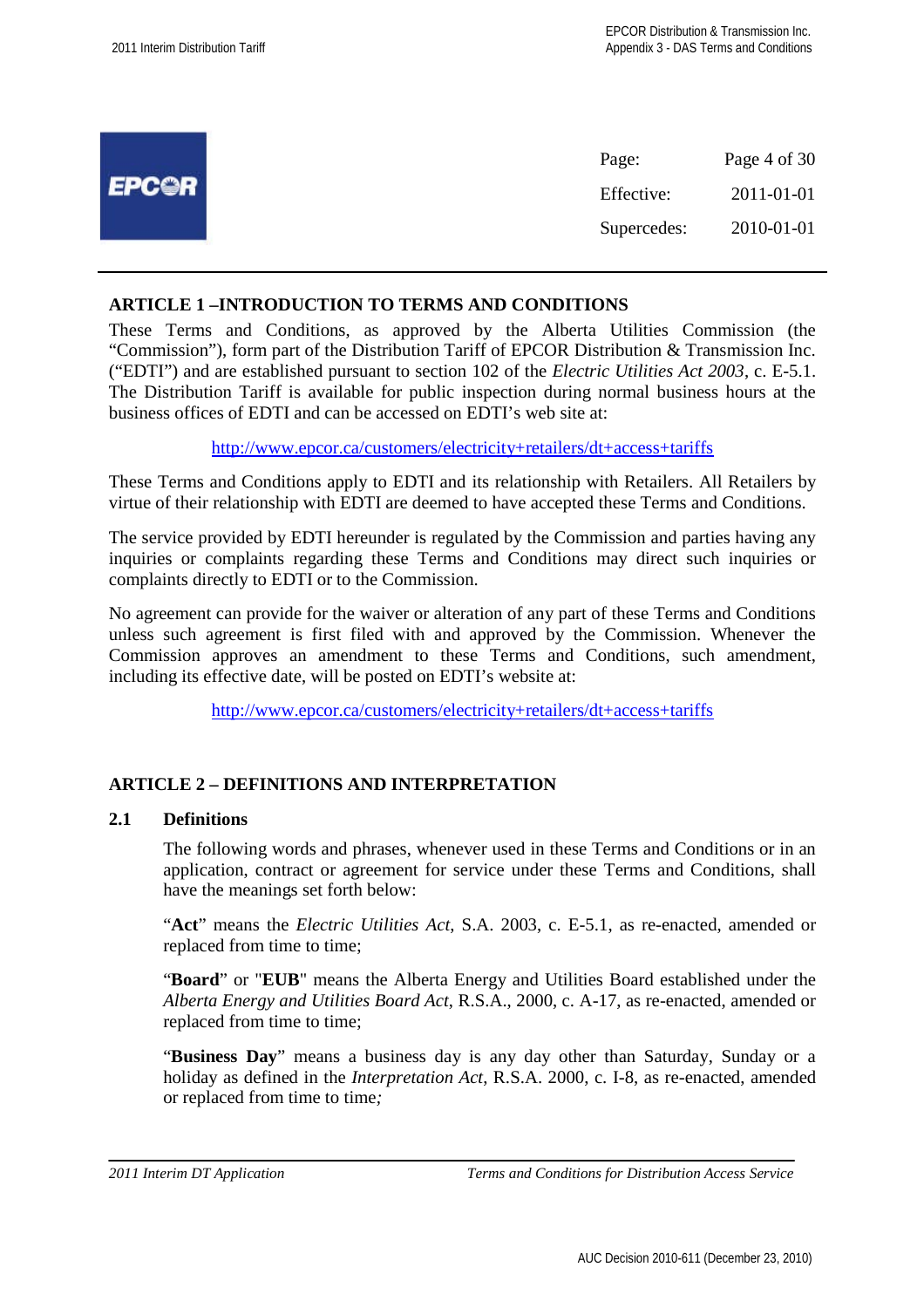|              | Page:       | Page 5 of 30 |
|--------------|-------------|--------------|
| <b>EPCOR</b> | Effective:  | 2011-01-01   |
|              | Supercedes: | 2010-01-01   |

"**Commission**" or "**AUC**" means the Alberta Utilities Commission, formerly the Alberta Energy and Utilities Board, established under the *Alberta Utilities Commission Act*, R.S.A., 2007, c. A-37.2, as re-enacted, amended or replaced from time to time;

"**Credit Rating**" has the meaning given to it in the Distribution Tariff Regulation;

"**Customer***"* means a person purchasing electricity for that person's own use from a Retailer;

"**Customer Information**" means Customer name, Customer telephone number, Customer mailing address, site contact name and site contact phone number and other Customer information that may be requested by EDTI;

"**Customer Usage Information**" means information regarding the historical electricity consumption of a Customer;

"**De-energization**" has the meaning attributed to it in the Settlement System Code and "**De-energized**" and "**De-energize**" have correlative meanings;

"**Default Supplier**" means a Retailer appointed by EDTI pursuant to section 3 of the RRR Regulation;

"**Distribution Access Service**" has the meaning given to it in the Act;

"**Distribution Services Agreement**" means an agreement between EDTI and a Retailer for the provision of the applicable Distribution Access Service;

"**Distribution Tariff**" means a distribution tariff prepared by EDTI and approved by the Commission in accordance with section 102 of the Act, which consists of the Rate Schedules, these Terms and Conditions, the Terms and Conditions for Distribution Connection Services and the Distribution Tariff Policies;

"**Distribution Tariff Policies**" means the part of EDTI's Distribution Tariff that sets out the policies applied by EDTI in implementing the Rate Schedules, these Terms and Conditions and the Terms and Conditions for Distribution Connection Services;

"**Distribution Tariff Regulation**" means the *Distribution Tariff Regulation*, A.R. 162/2003, as amended from time to time;

"**Distribution Tariff Services**" means all services provided by EDTI under the Distribution Tariff;

"**EDTI**" or "**EPCOR Distribution & Transmission**" means EPCOR Distribution & Transmission Inc., and for certainty includes its predecessor in interest by amalgamation EPCOR Distribution Inc.;

```
2011 Interim DT Application Terms and Conditions for Distribution Access Service
```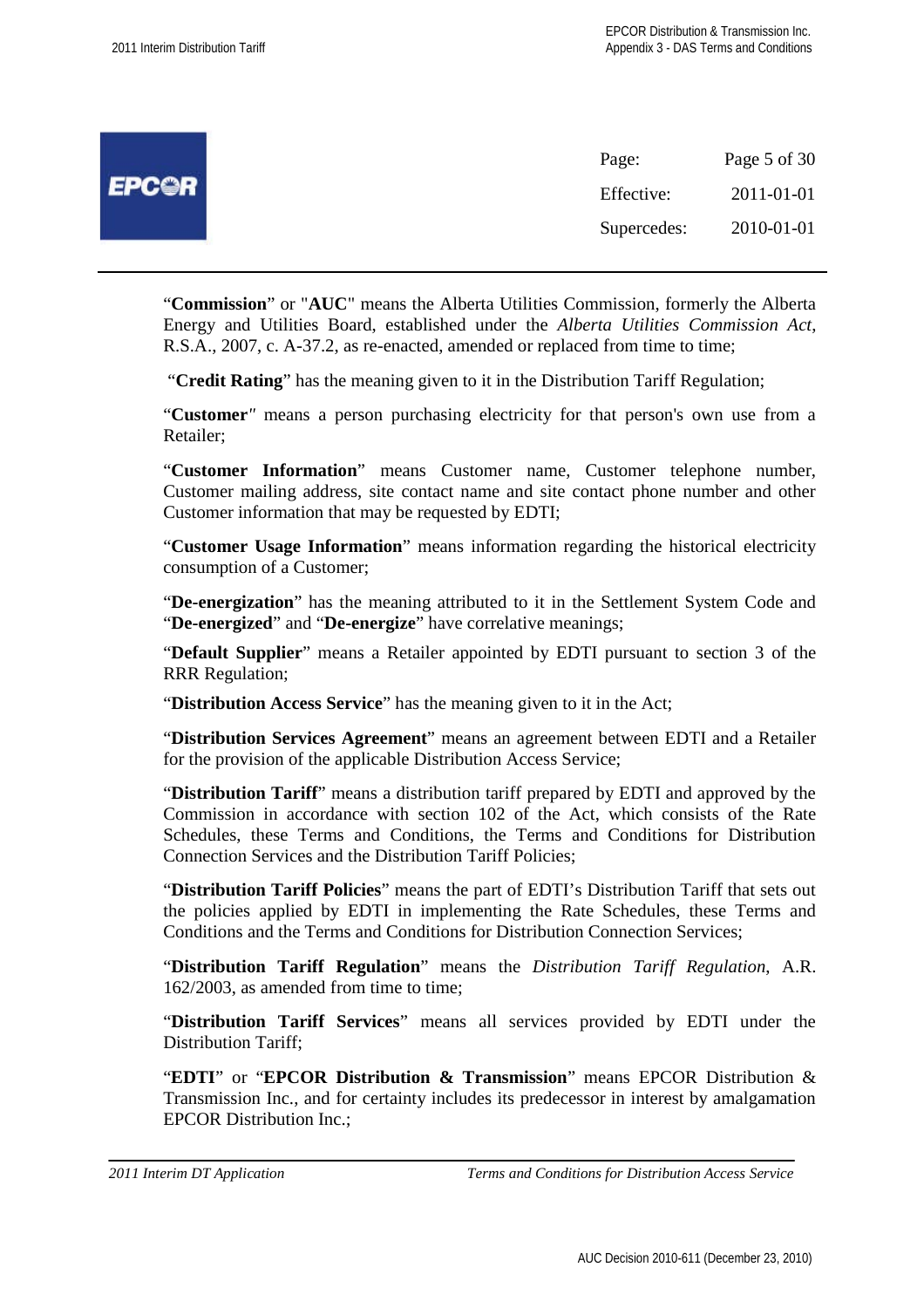|              | Page:       | Page 6 of 30 |
|--------------|-------------|--------------|
| <b>EPCOR</b> | Effective:  | 2011-01-01   |
|              | Supercedes: | 2010-01-01   |

"**Electricity Services**" means the services associated with the provision of electricity to a person, including the exchange of electric energy, making financial arrangements to manage financial risk associated with the pool price, Distribution Access Service, system access service, ancillary services, billing, metering, performing load settlement and any other services specified in regulations made under the Act;

"**Energy**" means electric energy (expressed in kilowatt hours);

"**Energization**" has the meaning attributed to it in the Settlement System Code

*"***Facilities**" means physical plant (including, without limitation, distribution lines, transformers, meters, equipment, machinery and other electrical apparatus) on EDTI's side of the Point of Service interconnection excluding transmission facilities;

"**Fee Schedule**" means the fees and charges set forth in Table 2 of Schedule A - DAT Rate and Fee Schedule to EDTI's Distribution Tariff;

"**Force Majeure**" means circumstances not reasonably within the control of EDTI, including acts of God, strikes, lockouts or other industrial disturbances, acts of the public enemy, wars, blockades, insurrections, riots, epidemics, landslides, lightning, earthquakes, fires, storms, floods, high water, washouts, inclement weather, orders or acts of civil or military authorities, civil disturbances, explosions, breakdown or accident to equipment, mechanical breakdowns, the intervention of federal, provincial, state or local government or from any of their agencies or boards, the order or direction of any court, and any other cause, whether of the kind herein enumerated or otherwise, provided that the lack of funds shall not constitute a circumstance not reasonably within the control of EDTI;

"**Independent System Operator**" or "**ISO**" means the corporation established by section 7 of the Act;

"**Interconnected Electric System**" means all transmission facilities and electric distribution systems in Alberta that are interconnected;

**"Load"** means energy consumed by Customers together with allocated losses and unaccounted for energy;

"**Load Settlement**" means "load settlement" as defined in the Act.

"**Minimum Charge**" has the meaning given to it in EDTI's Terms and Conditions for Distribution Connection Services;

"**Miscellaneous Services**" means the various services available from EDTI under the Distribution Tariff other than Distribution Access Service;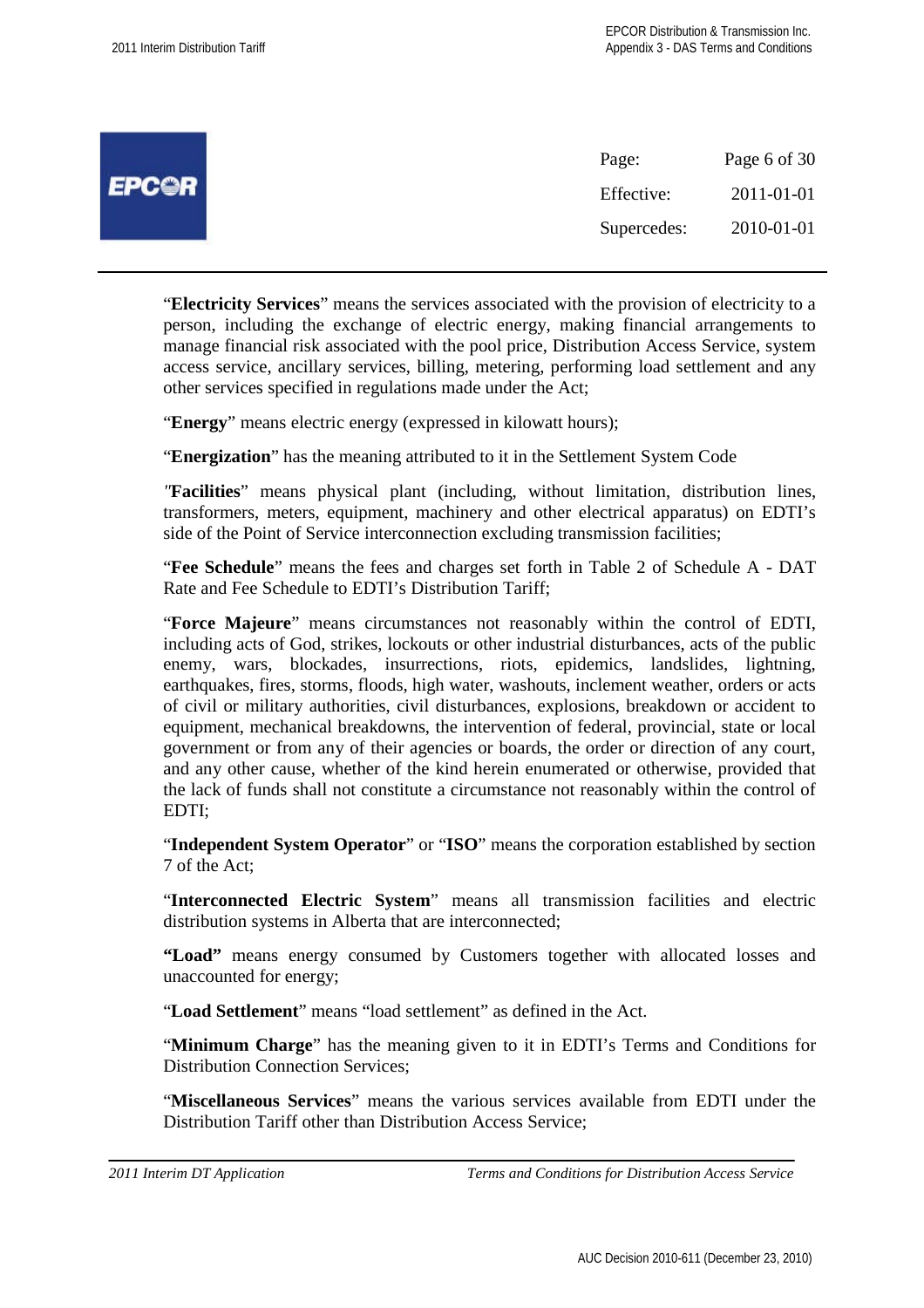|              | Page:       | Page 7 of 30 |
|--------------|-------------|--------------|
| <b>EPCOR</b> | Effective:  | 2011-01-01   |
|              | Supercedes: | 2010-01-01   |

"**Point of Service**" means the point at which EDTI's service conductors are connected to the conductors or apparatus of a Customer;

"**Power Pool**" means the scheme operated by the Independent System Operator for the exchange of Energy and financial settlement for the exchange of Energy;

"**Rate Schedules**" means the schedules of EDTI's Distribution Tariff that set out charges;

"**RRR Regulation**" means the *Roles, Relationships and Responsibilities Regulation*, A.R. 169/2003, as amended from time to time;

"**Regulations**" means regulations made under the Act;

"**RRO Regulation**" means the *Regulated Rate Option Regulation*, A.R. 262/2005, as amended from time to time.

"**Regulated Rate Tariff**" means a regulated rate tariff for the provision of Electricity Services to eligible customers prepared by EDTI, or a person with whom EDTI makes arrangements to do so, pursuant to section 102 of the Act;

"**Retailer**" means a person who sells or provides Electricity Services directly to Customers and carries out the functions and duties of a "retailer" under the Act, and includes a Default Supplier, the person with whom EDTI has made arrangements to provide the Regulated Rate Tariff to eligible customers, and Self-Retailers;

"**Retailer Handbook**" means the guide, as amended from time to time, prepared by EDTI which sets out procedures in relation to the provision of Distribution Access Service under these Terms and Conditions.

"**Retailer Identification**" means the 9 digit number that uniquely represents each Retailer operating within Alberta. The Canada Customs and Revenue Agency business number will be used as the Retailer ID;

"**Retailer of Record**" means the Retailer who is listed in EDTI's records through the procedures outlined in these Terms and Conditions, and thereby recognized by EDTI and the Settlement System Code, as a particular Customer's Retailer for a Point of Service at a particular time;

"**Self-Retailer**" means a person carrying out Retailer functions to obtain electricity services solely for its own use;

"**Service Connection**" means the Facilities required to physically connect the Customer's facilities to EDTI's electric distribution system to permit the Customer to obtain Distribution Access Service;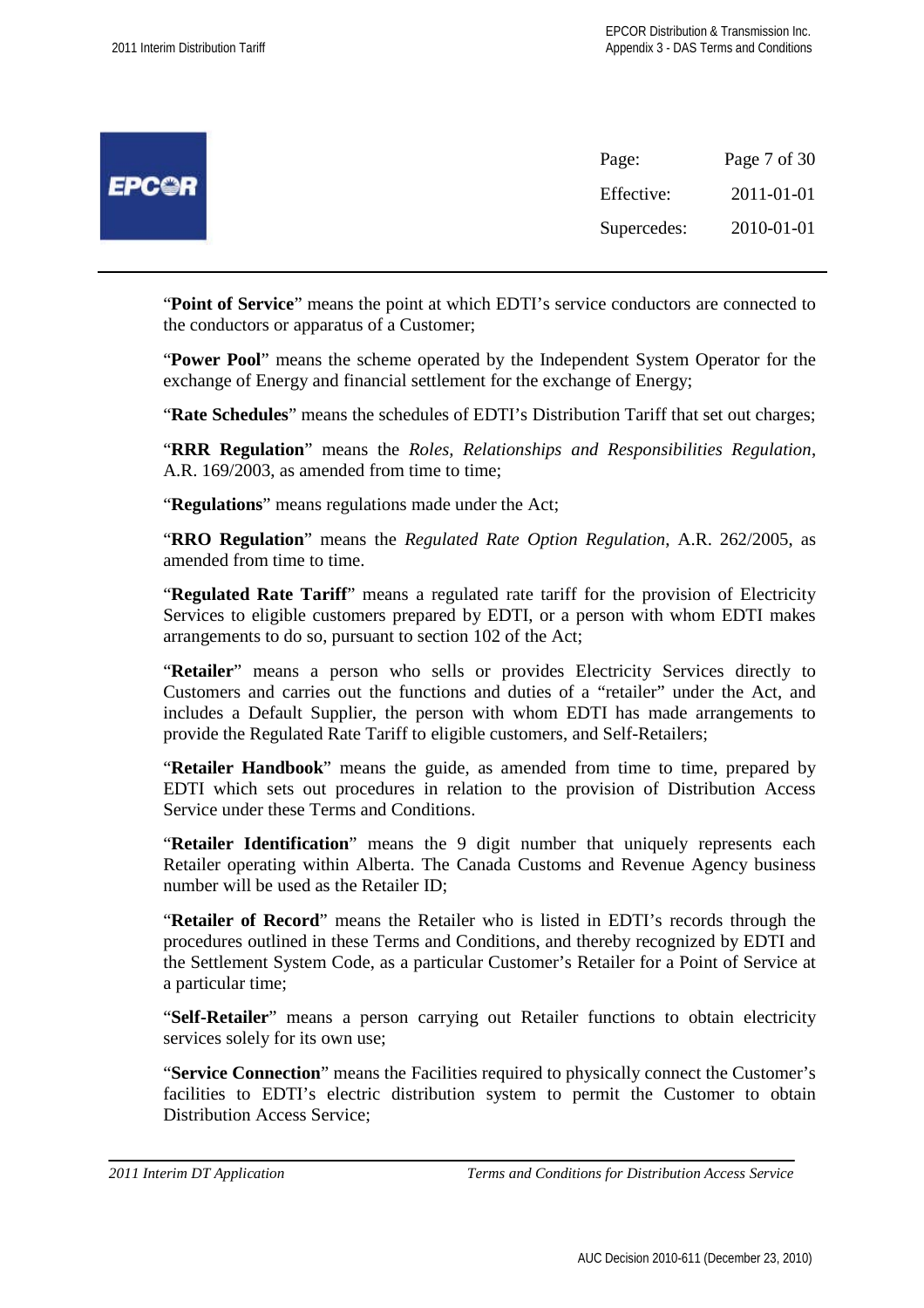|              | Page:       | Page 8 of 30 |
|--------------|-------------|--------------|
| <b>EPCOR</b> | Effective:  | 2011-01-01   |
|              | Supercedes: | 2010-01-01   |

"**Settlement System Code**" means the rules respecting Load Settlement established by the Independent System Operator pursuant to the Act;

"**Site**" means a unique end-use Point of Service, being the finest level at which Load Settlement recognizes Retailer assignments, and receives consumption data.

#### **2.2 Conflicts**

If there is any conflict between a provision expressly set out in an order of the Commission and these Terms and Conditions, the order of the Commission shall govern.

If there is any conflict between a provision in these Terms and Conditions, as may be amended from time to time, and a provision in a Distribution Services Agreement or any other existing or future agreement between EDTI and a Retailer relating to Distribution Tariff Services, the provision in these Terms and Conditions shall govern.

#### **2.3 Extended Meanings**

In these Terms and Conditions, words importing the singular number only shall include the plural and vice versa, words importing the masculine gender shall include the feminine and neutral genders and vice versa. Word importing a person shall include person, firm, partnership, corporation, organization or association (including, without limitation, individual members of any unincorporated entity).

#### **2.4 Headings**

The division of these Terms and Conditions into sections, subsections and other subdivisions and the insertion of headings are for convenience of reference only and shall not affect the construction or interpretation of these Terms and Conditions.

#### **ARTICLE 3 – GENERAL PROVISIONS**

#### **3.1 Commission Approval**

These Distribution Access Service Terms and Conditions have been approved by the Commission. EDTI may amend these Terms and conditions by filing a notice of amendment with the Commission. Included in the notice to the Commission shall be notification of which Retailers are affected by the amendment and an explanation of how affected Retailers will be notified of the amendments. Within 60 days after such notice is filed, the Commission will either acknowledge the notice of amendment to the Terms and Conditions or direct a further process to deal with the requested change, as the Commission deems appropriate. If the Commission acknowledges notice of amendment, the amendment will take effect upon the date of such acknowledgement.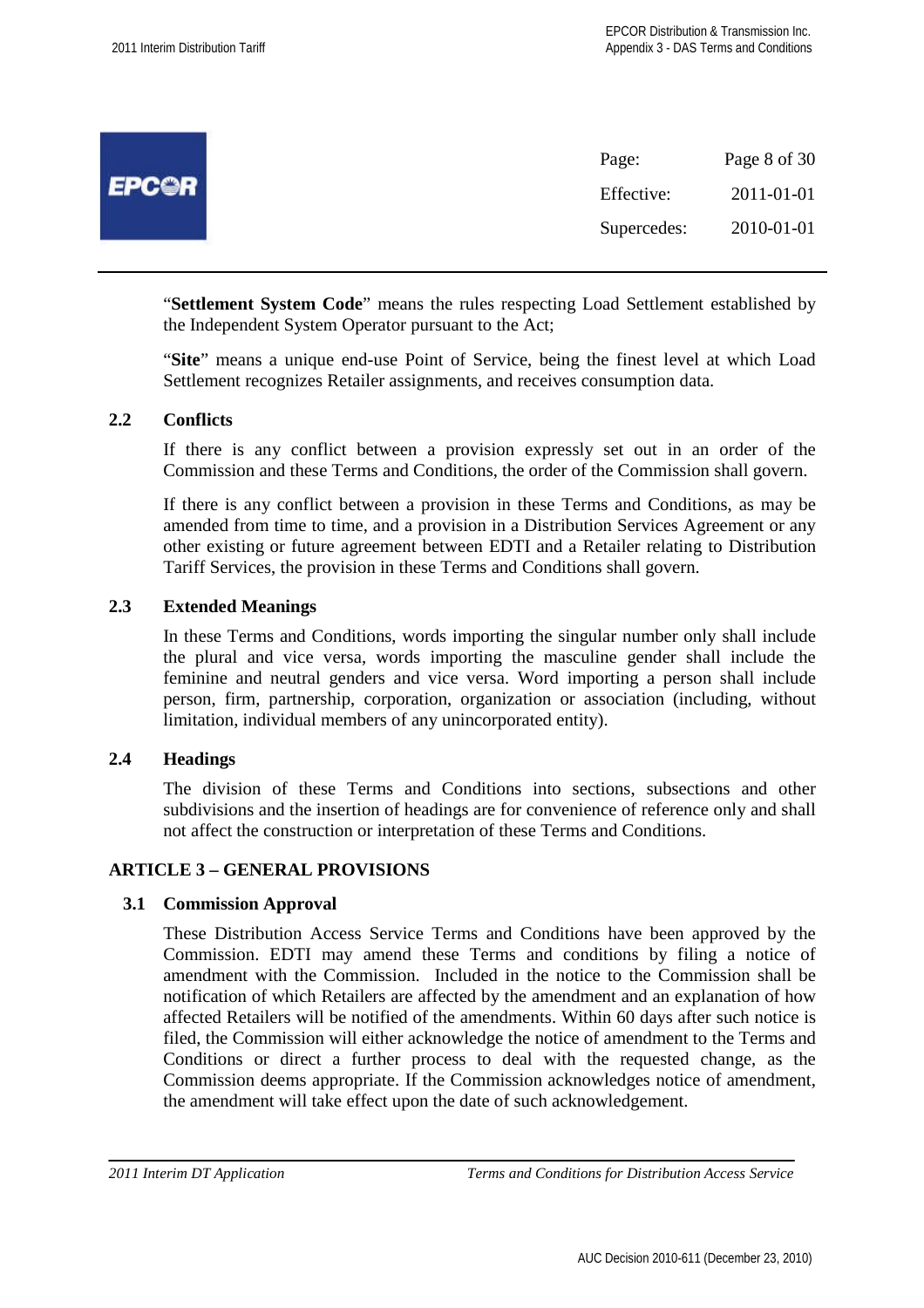|              | Page:       | Page 9 of 30 |
|--------------|-------------|--------------|
| <b>EPCOR</b> | Effective:  | 2011-01-01   |
|              | Supercedes: | 2010-01-01   |

#### **3.2 Retailer Handbook**

EDTI has developed the Retailer Handbook to help Retailers understand the normal practices of EDTI. EDTI will amend the Retailer Handbook, from time to time, to reflect changes to the electric utility industry, changes in EDTI's requirements or the changing needs of Retailers or Customers. A copy of the Retailer Handbook, and any amendments to the Retailer Handbook, will be filed with the Commission for information purposes. While EDTI will endeavour to follow practices in the Retailer Handbook, these practices will not appropriately cover every situation that may arise and its may be necessary to deviate from the Retailer Handbook. A copy of the Retailer Handbook can be accessed on EDTI's website at www.epcor.ca.

# **3.3 Arrangements with Customers**

The Retailer shall be solely responsible for having appropriate contractual or other arrangements with Customers necessary to provide service to Customers. EDTI shall not be responsible for monitoring, reviewing or enforcing such contracts or arrangements and shall not be liable for any loss, damages, cost, injury, expense or other liability, whether direct, indirect, consequential or special in nature, howsoever caused, as a result of the Retailer's failure to obtain or maintain proper contractual or other arrangements with Customers or to perform its obligations to its Customers.

#### **3.4 Responsibility for Electric Purchases**

The Retailer will be solely responsible for the purchase of electricity from the Power Pool and for arranging the delivery of such electricity to the appropriate Points of Service for Customers, subject to these Terms and Conditions.

## **3.5 Retailer Authorization**

A Retailer shall be responsible for obtaining proper authorization from each Customer authorizing the enrollment of the Customer by the Retailer for receipt of Distribution Access Service.

# **3.6 Retailer Identification**

Any information exchange or communications between the Retailer and EDTI under these Terms and Conditions shall employ a Retailer Identification number.

# **3.7 Single Retailer for Customer**

EDTI shall not be required to recognize and deal with more than one Retailer in respect of a Point of Service at any given time.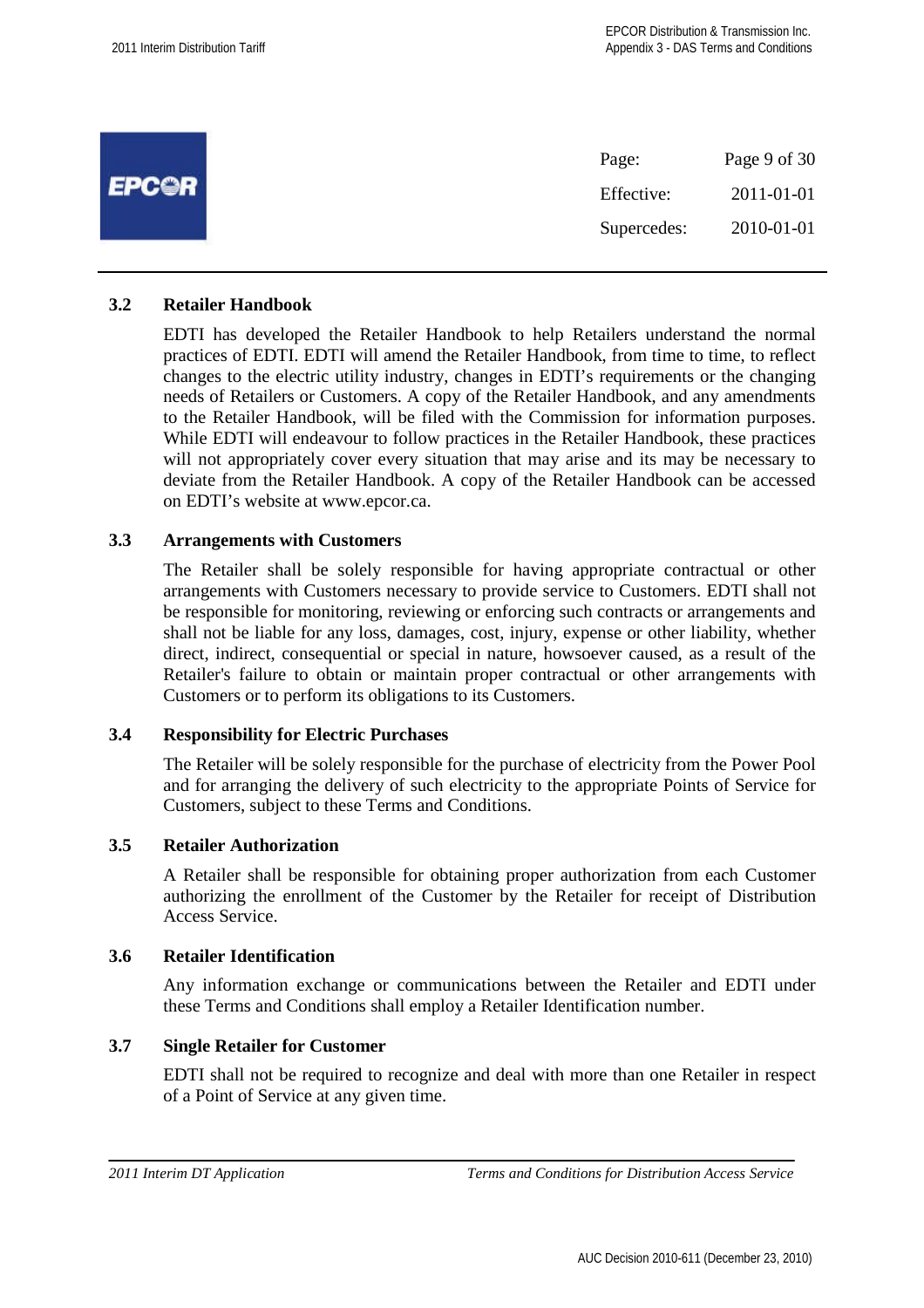|              | Page:       | Page 10 of 30 |
|--------------|-------------|---------------|
| <b>EPCOR</b> | Effective:  | 2011-01-01    |
|              | Supercedes: | 2010-01-01    |

#### **3.8 Fees and Other Charges**

EDTI will provide all standard services hereunder pursuant to the Distribution Tariff. All additional, supplementary or extra non-discretionary services provided by EDTI to a Retailer or its Customers will be charged a separate rate or fee, such as those included, without limitation, in the Fee Schedule. Payment for these services shall be in accordance with the provisions of these Terms and Conditions.

#### **ARTICLE 4 – CUSTOMER INQUIRIES AND INFORMATION**

#### **4.1 Customer Inquiries Related to Emergency Situations and Outages**

Retailers shall make every effort to ensure Customers contacting the Retailer regarding distribution emergency conditions, outages, safety or environment situations related to EDTI's electric distribution system are referred directly to EDTI immediately. EDTI reserves the right, without providing notice to the Retailer, to test or audit the response time of the Retailer. EDTI will communicate any unacceptable patterns to the Retailer to be corrected.

#### **4.2 Exchange of Customer Information**

#### **4.2.1 Provision of Customer Information to a Retailer**

EDTI shall provide standard Customer Usage Information to a Retailer that has a Distribution Services Agreement in place with EDTI, upon request, but only after receiving written consent to such disclosure from the Customer, for the 12-month period preceding the date of the request or for such shorter period for which EDTI has collected that information.

Prior to requesting EDTI to release Customer Usage Information, a Retailer shall be responsible for obtaining and providing to EDTI the written authorization from the Customer referred to above, in a form satisfactory to EDTI.

Customer Usage Information will be provided by EDTI at no cost.

#### **4.2.2 Provision of Customer Information to EDTI**

The Retailer must notify EDTI, as promptly as reasonably practical, of any changes to Customer Information in respect of its Customers. Such information shall be provided in a form satisfactory to EDTI.

#### **4.2.3 Provision of Information between EDTI and Retailer**

EDTI and a Retailer shall supply to each other all other data, materials or other information specified to be supplied in the Terms and Conditions, or that may otherwise be reasonably required by the Retailer or EDTI in accordance with the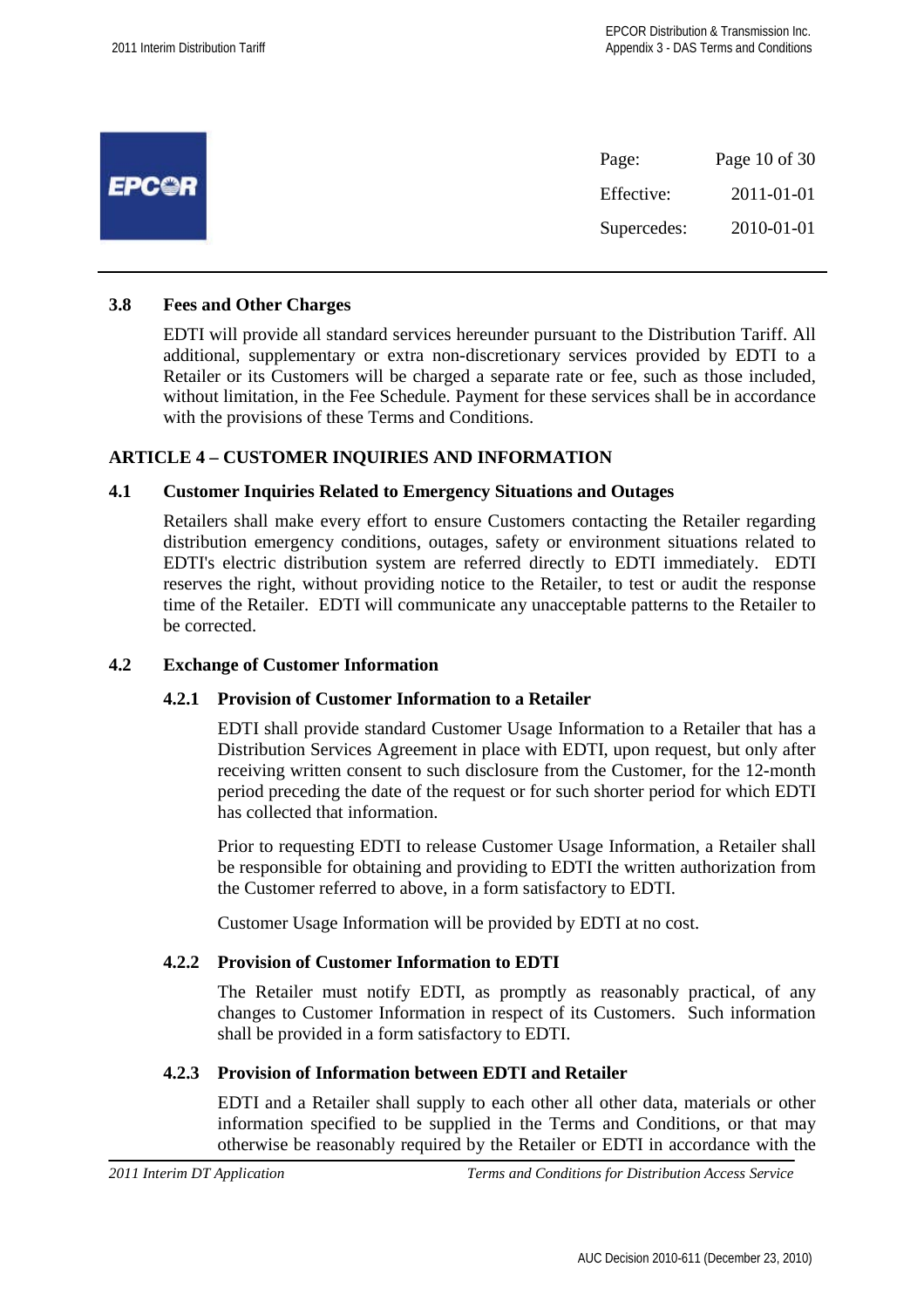

Terms and Conditions. See the Fee Schedule for charges that will apply to certain requests made to EDTI.

# **ARTICLE 5 – PROVISION OF SERVICE**

#### **5.1 Qualification for Service**

A Retailer must fulfill and maintain the following requirements to the satisfaction of EDTI before EDTI will provide or continue to provide Distribution Access Service to that Retailer:

- (a) submit to EDTI a fully completed and executed Distribution Services Agreement;
- (b) if the Retailer sells Electricity to Customers whose annual consumption is below 250,000 kWh, furnish to EDTI a certified copy of the license issued to the Retailer and warrant in writing to EDTI that it is licensed pursuant to the provisions of the *Fair Trading Act Fair Trading Act*, R.S.A. 2000, c. F-2, and any regulations or policies made thereunder, as amended from time to time,
- (c) satisfy the credit requirements described in Article 8 hereof;
- (d) warrant in writing to EDTI that it will comply with the Settlement System Code;
- (e) meet the compliance testing protocol of EDTI in respect of information exchange as set forth in the Retailer Handbook, as amended from time to time;
- (f) warrant in writing to EDTI that it has been qualified by the ISO as pool participant under the ISO rules respecting the operation of the Power Pool and the ISO has approved the Retailer for consumption within the EDTI service area; and
- (g) meet any other requirements that EDTI, acting reasonably, may impose in order to provide Distribution Access Service hereunder to the Retailer. If EDTI determines that a Retailer must satisfy additional requirements in order to qualify for Distribution Access Service, EDTI shall apply to the Commission for approval of the proposed additional requirements prior to implementing same unless EDTI is confronted with a situation that may materially alter the risk to EDTI or the additional requirements are required to comply with applicable legislation. In that event, EDTI may implement the additional requirements and then apply to the Commission for approval of same.

Upon satisfaction of the above requirements, EDTI will provide Distribution Access Service to the Retailer, upon and subject to these Terms and Conditions. Subject to complying with all applicable laws, and the directions or requirements of the Commission, EDTI reserves the right, upon giving the Retailer ten (10) Business Days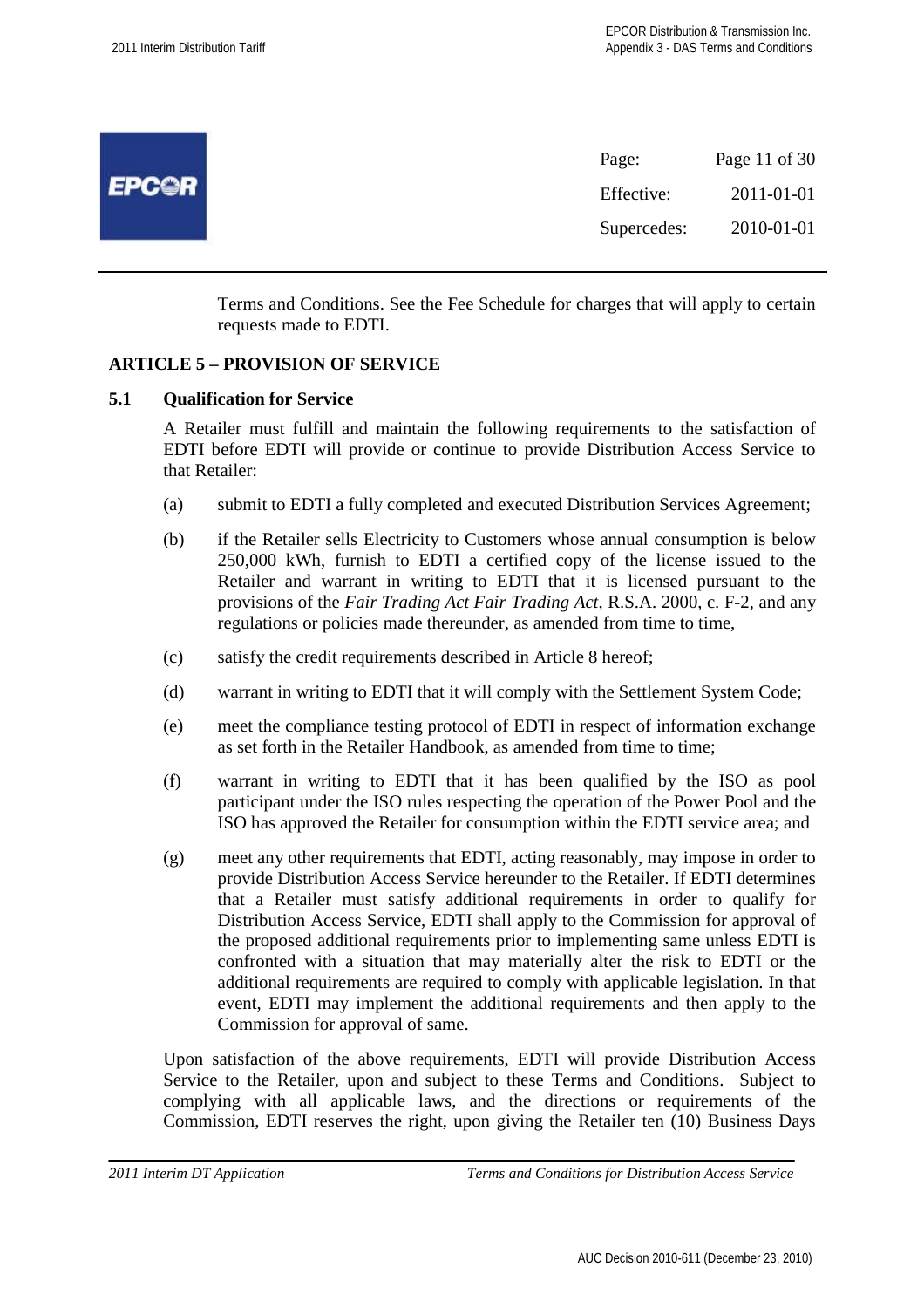|              | Page:       | Page 12 of 30 |
|--------------|-------------|---------------|
| <b>EPC@R</b> | Effective:  | 2011-01-01    |
|              | Supercedes: | 2010-01-01    |
|              |             |               |

notice and acting reasonably, to discontinue Distribution Access Service to the Retailer if at any time the Retailer fails to meet the above requirements.

#### **5.2 Application for Enrollment of Customers of Retailer**

In order to initiate the provision of Distribution Access Service by EDTI, the Retailer shall complete and provide to EDTI an enrollment for Distribution Access Service in accordance with the Retailer Handbook and in compliance with the Settlement System Code.

EDTI will, subject to these Terms and Conditions, accept an application by a Retailer for provision of Distribution Access Service to a Customer hereunder and recognize the Retailer as the Retailer of Record for the particular Customer. EDTI reserves the right, but is not obligated, to verify the identity of the Customer and the accuracy of the Customer Information. EDTI may reject the application if any information required in the application, including the Customer Information and Retailer Identification, provided by the Retailer is false, incomplete or inaccurate in any respect.

Enrollments will be processed by EDTI on a first-come, first-served basis. Each enrollment will be time and date-stamped when received by EDTI. If more than one enrollment is received for a Site while an earlier enrollment is pending, only the first valid enrollment received by EDTI shall be processed that day.

EDTI reserves the right to refuse Distribution Access Service at any Site to any Customer of the Retailer who is indebted to EDTI. The Retailer will not be liable to EDTI for any outstanding indebtedness of the Customer to EDTI, which accrued prior to the enrollment of the Customer with the Retailer. However, the Retailer will be liable for all outstanding indebtedness while the Retailer remains the Retailer of Record for the Customer.

EDTI may assess a charge for processing an enrollment as set forth in the Fee Schedule.

#### **5.3 De-enrollment as Retailer**

To de-enroll as Retailer of Record for a particular Customer, a Retailer shall, at least seven (7) Business Days (or such other time as may be required under the System Settlement Code) before the de-enrolment is to take effect, complete and provide to EDTI a notice of de-enrolment pursuant to the Settlement System Code. EDTI may reject the notice of de-enrolment if EDTI determines that any information required in the notice, including Customer Information, provided by the Retailer is false, incomplete or inaccurate in any respect. EDTI reserves the right, but is not obligated, to verify the identity of the Customer and the accuracy of the Customer Information. Upon receipt of a notice of de-enrolment from a Retailer, EDTI will either: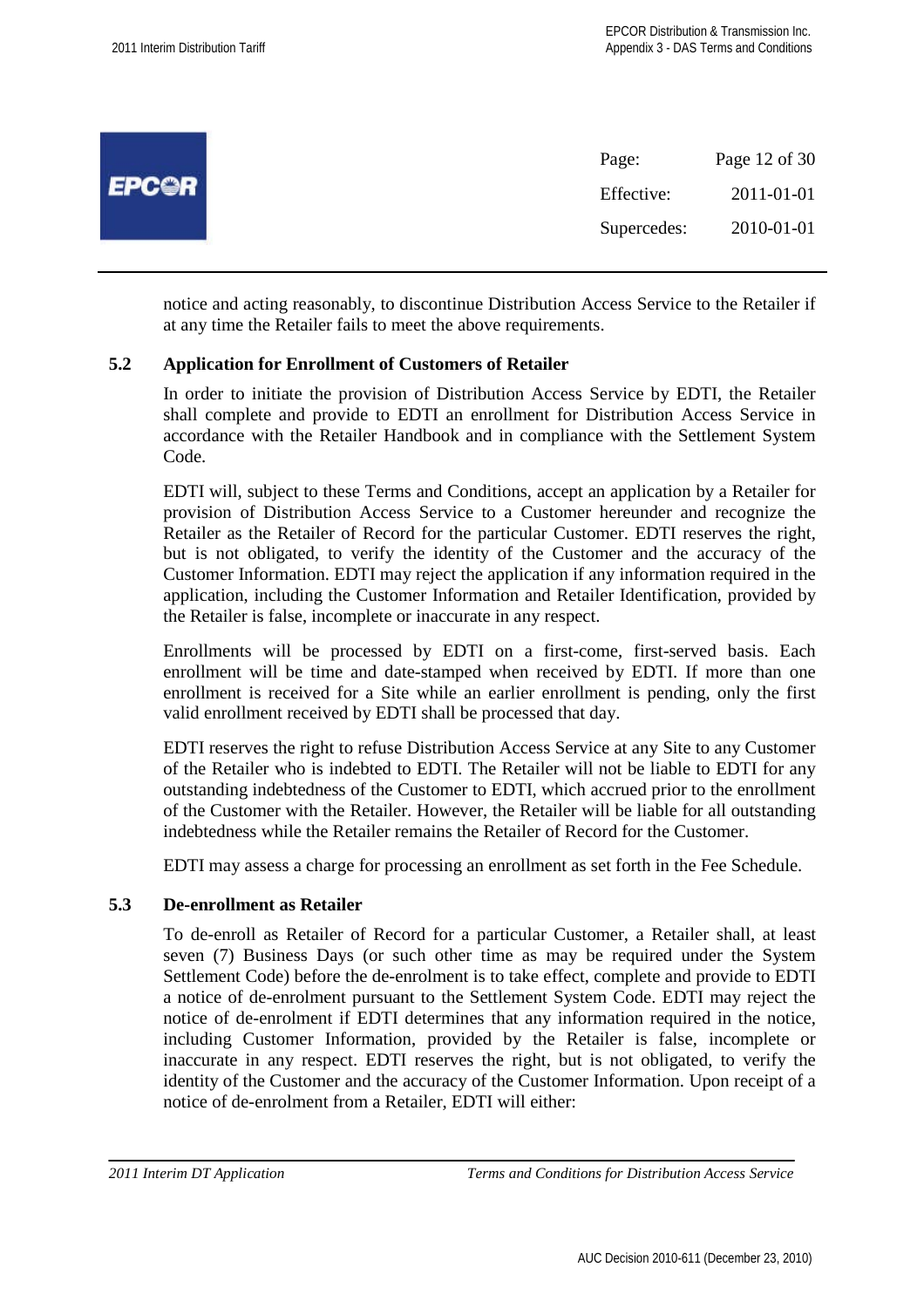|              | Page:       | Page 13 of 30 |
|--------------|-------------|---------------|
| <b>EPCOR</b> | Effective:  | 2011-01-01    |
|              | Supercedes: | 2010-01-01    |
|              |             |               |

- (a) process the de-enrolment within seven (7) Business Days (or such other time as may be required under the System Settlement Code); or
- (b) notify the Retailer within two (2) Business Days (or such other time as may be required under the System Settlement Code) that the notice of de-enrolment has been rejected and the reasons for such rejection. Upon receipt of a rectified notice of de-enrolment, EDTI will, within seven (7) Business Days (or such other time as may be required under the System Settlement Code), process the de-enrolment.

# **ARTICLE 6 – BILLING AND PAYMENT**

## **6.1 Billing**

EDTI will bill Retailers the amounts payable for Distribution Tariff Services in accordance with these Terms and Conditions and the *Billing Regulation, 2003*, A.R. 159/2003, as amended from time to time.

EDTI will bill the Retailer each billing cycle for Distribution Access Service and Miscellaneous Services provided by EDTI in relation to Customers for which the Retailer is the Retailer of Record for the period prior to the billing period plus any other amounts owing by the Retailer under EDTI's Distribution Tariff including these Terms and Conditions and the Rate Schedule.

EDTI will not assume any billing or collection obligations or responsibilities related to billing Customers or collecting from Customers for, or on behalf of, a Retailer. The Retailer shall process Customer payments and handle collection responsibilities. EDTI may, at its sole discretion and in addition to any other remedies available to it, terminate Distribution Tariff Services to the Retailer, if such Retailer does not pay all outstanding bills in accordance with these Terms and Conditions.

EDTI reserves the right to bill the Customer directly for any amounts required to be provided by the Customer under the Terms and Conditions for Distribution Connection Services.

#### **6.2 Determination of Applicable Rates**

EDTI bills the Retailer of Record based on the charges set out in its Rate Schedules in the Distribution Tariff. EDTI's Rate Schedules indicate to what type of service each Rate Schedule applies. Each Point of Service is billed as a separate service. EDTI's applicable Distribution Tariff Policies will apply to the determination of the charges.

The rate selection criteria are specified on each Rate Schedule. If the operational characteristics of the Point of Service change and subsequently a different rate is applicable, the Customer may be required to pay an additional Customer Contribution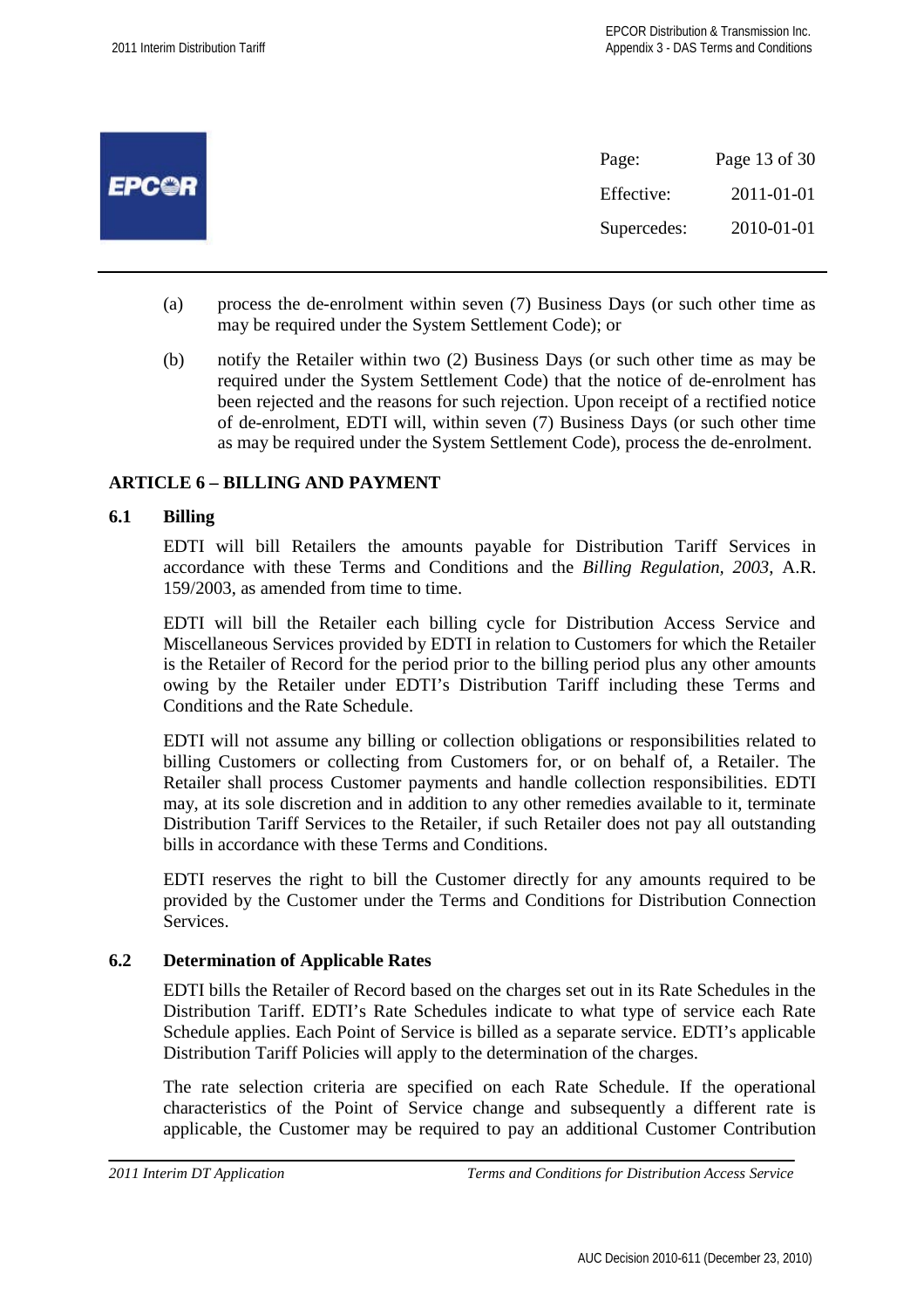|              | Page:       | Page 14 of 30 |
|--------------|-------------|---------------|
| <b>EPCOR</b> | Effective:  | 2011-01-01    |
|              | Supercedes: | 2010-01-01    |
|              |             |               |

under the Terms and Conditions for Distribution Connection Services. A change of service under this section will not be made more than once in any twelve (12) month period.

#### **6. 3 Minimum Charges**

A Minimum Charge will be calculated in accordance with the Rate Schedules.

#### **6. 4 Billing Period and Information for Distribution Access Service**

The billing period for the Retailer in respect of Distribution Access Service is generally the calendar week directly proceeding the week in which the associated bill is issued to the Retailer. The amount charged to the Retailer for the billing period reflects the aggregate of charges for Distribution Access Service provided to Customers of the Retailer, with consumption periods that end within the billing period.

A bill to the Retailer for Distribution Access Service will set out the following information with respect to the billing period for which the bill is rendered:

- (a) the total amount due from the Retailer for Distribution Access Service provided by EDTI to Customers of the Retailer;
- (b) details of the amount due from the Retailer for Distribution Access Service provided by EDTI as applicable to each of the Retailer's Customers; and
- (c) any other information required to be provided by EDTI to the Retailer on a bill pursuant to the Act and Regulations.

#### **6. 5 Billing Period and Information for Miscellaneous Services**

The billing period for the Retailer in respect of Miscellaneous Services is generally the calendar month directly preceding the month in which the associated bill is issued to the Retailer. The amount charged to the Retailer for the billing period reflects the aggregate of charges for Miscellaneous Services provided to the Retailer within the billing period.

A bill to the Retailer for Miscellaneous Services will set out the following information with respect to the billing period for which the bill is rendered:

- (a) the total amount due from the Retailer for Miscellaneous Services provided by EDTI to the Retailer;
- (b) any other information required to be provided by EDTI to the Retailer on a bill pursuant to the Act and Regulations.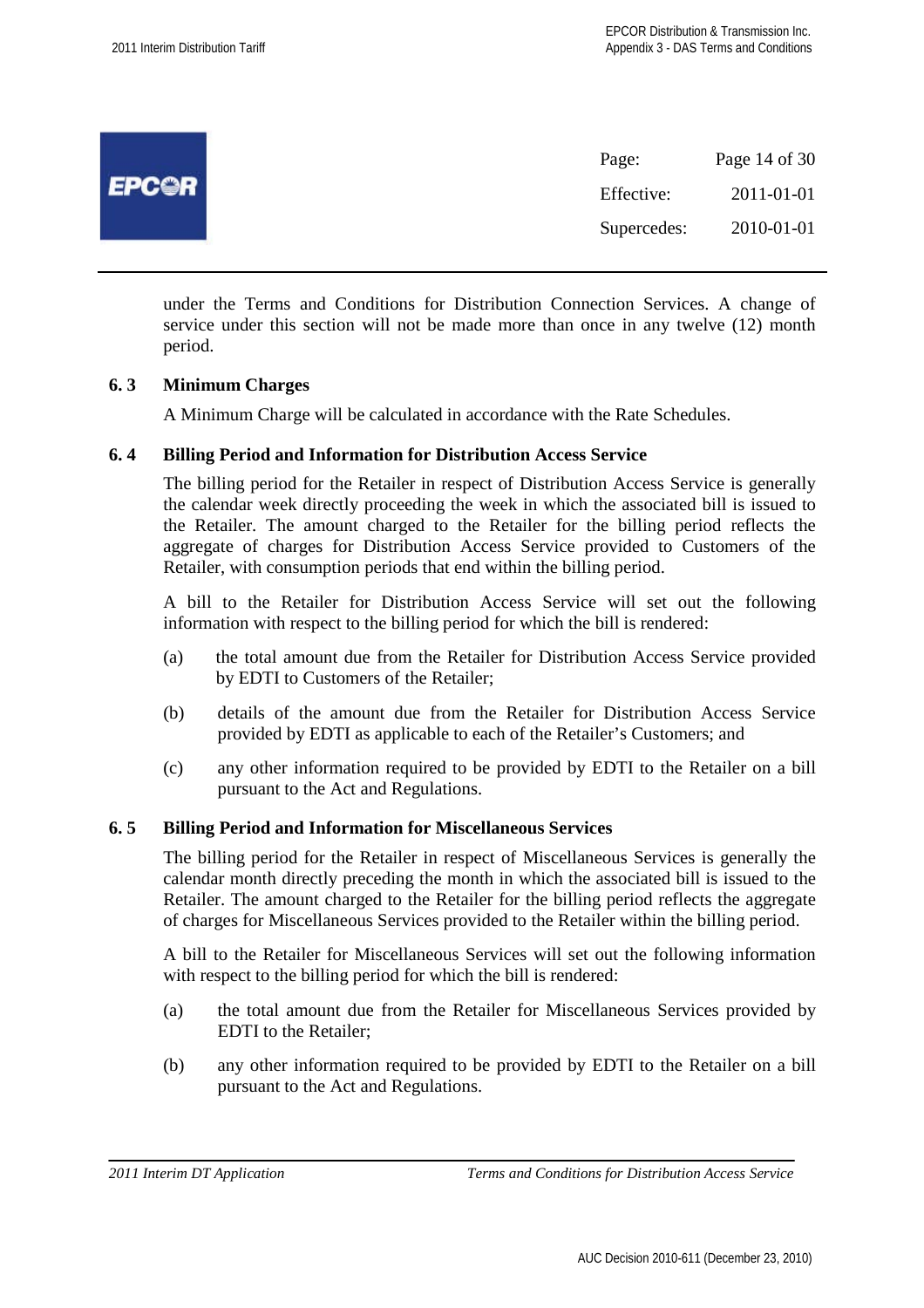|              | Page:       | Page 15 of 30 |
|--------------|-------------|---------------|
| <b>EPCOR</b> | Effective:  | 2011-01-01    |
|              | Supercedes: | 2010-01-01    |

#### **6.6 Payment and Collection**

The Retailer shall pay to EDTI, on or before the (fifth)  $5<sup>th</sup>$  Business Day following the Business Day on which the Retailer was invoiced for Distribution Access Service and on or before the (twentieth)  $20<sup>th</sup>$  Business Day following the Business Day on which the Retailer was invoiced for Miscellaneous Services, the amount invoiced by EDTI for the preceding period.

EDTI will establish an electronic billing and payment procedure for the payment of services hereunder. Notwithstanding such procedure, EDTI will accept payment by cash or cheque if agreed to by EDTI. A bill will be deemed to have been paid when a valid payment has been received by EDTI for the full amount of the bill by way of cheque or electronic fund transfer.

Should the Retailer dispute any amount owing, the Retailer shall nonetheless pay such disputed amount and subject the dispute for resolution in accordance with these Terms and Conditions. Following resolution of any such dispute, EDTI will return any amount found owing to the Retailer forthwith. Subject to the RRO Regulation, the right or ability of either EDTI or a Retailer to dispute a bill provided hereunder shall only apply to bills rendered during a period of twelve (12) months prior to the date that the disputing party first gives notice of such dispute to the non-disputing party.

The Retailer shall pay all amounts owed to EDTI for any of the Distribution Access Service provided by EDTI whether or not the Customer has paid the Retailer.

Failure to receive a bill in a timely way does not release a Retailer from the obligation to pay the amount owing on the bill.

#### **6.7 Late or Unpaid Bills**

If a Retailer defaults or is late in paying charges, EDTI shall assess a late payment fee of 1% of the amount of a weekly bill and 2% per month (26.82% per annum) of the amount on monthly bills.

# **6.8 Adjustment of Bills in Event of Billing Error**

Where EDTI overcharges or undercharges on a bill as a result of a billing error including, but not limited to, incorrect meter reads or any calculation, rate application or clerical errors, EDTI shall render an adjusted bill for the amount of the undercharge, without interest, and shall issue a refund or credit to the Retailer for the amount of the overcharge, without interest, in accordance with the following procedures:

(a) If a Retailer is found to have been overcharged due to billing error, EDTI will calculate the amount of the overcharge (for refund to the Retailer on the Retailer's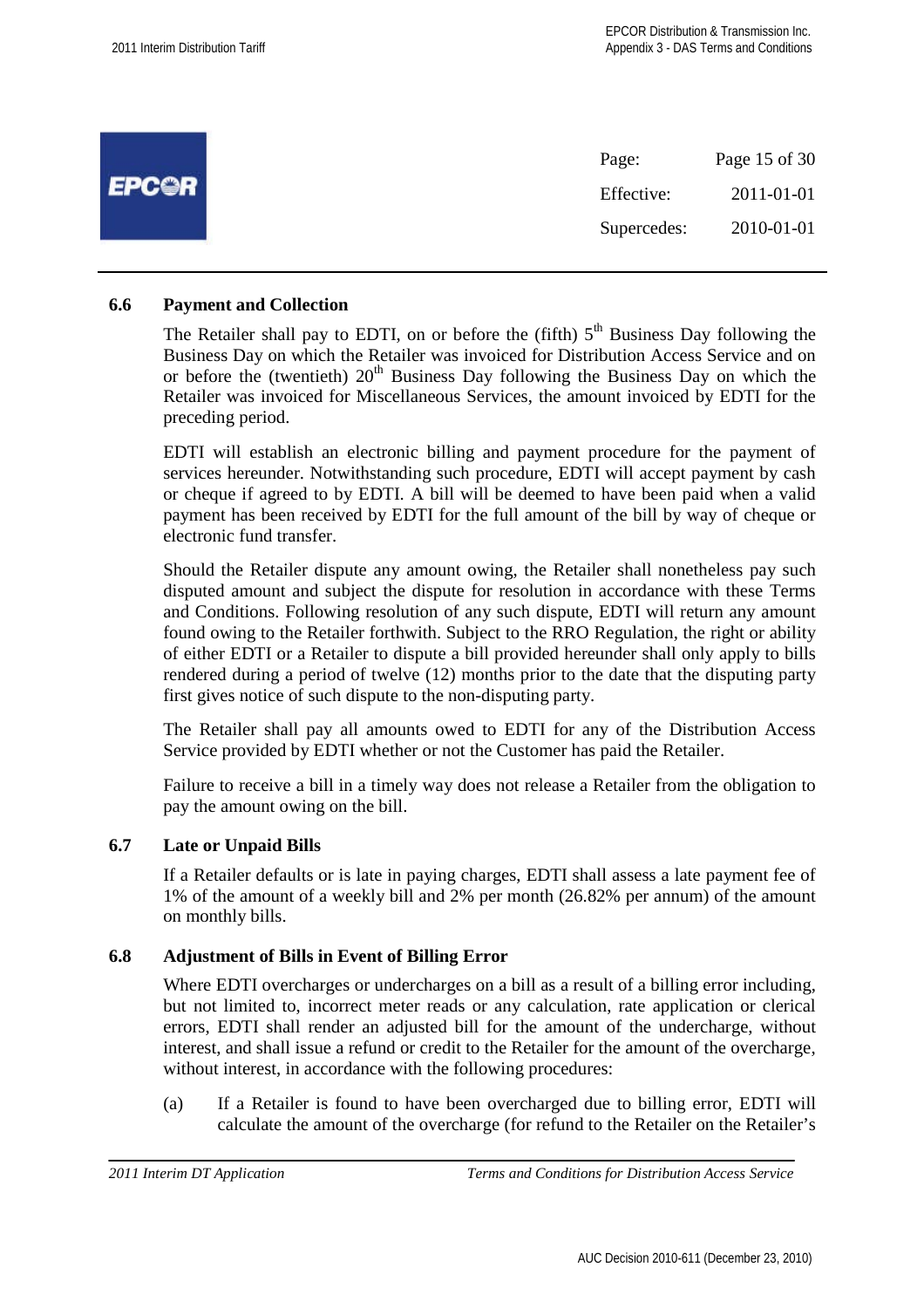| Page 16 of 30            |
|--------------------------|
|                          |
|                          |
| 2011-01-01<br>2010-01-01 |

next bill following the discovery of the billing error) for those billing periods during which a billing error occurred up to a maximum of twelve (12) months immediately preceding the month in which the billing error was discovered. However, if the period of billing error cannot be determined with reasonable accuracy, the overcharge will be calculated for the three (3) month period immediately proceeding the month in which the billing error was discovered.

(b) If a Retailer is found to have been undercharged due to billing error, subject to the RRO Regulation, EDTI will bill the Retailer for those billing periods during which a billing error occurred up to a maximum of twelve (12) months immediately preceding the month in which the billing error was discovered. However, if the period of billing error cannot be determined with reasonable accuracy, the undercharge will be calculated for the three (3) months period immediately proceeding the month in which the billing error was discovered.

Whenever EDTI adjusts any bills to the Retailer in the event of billing error, and issues an adjusted bill or a refund or credit to the Retailer in respect thereof, the Retailer shall be responsible for adjusting bills and issuing refunds or credits as appropriate to the affected Customers.

EDTI may assess a charge to the Retailer for reviewing billing as set forth in the Fee Schedule, where EDTI has not been responsible for any billing error.

# **6.9 Unauthorized Use**

Where EDTI determines that there has been unauthorized use of electric service at a Site including, but not limited to, meter tampering, unauthorized connection or reconnection, theft or fraud whereby EDTI is denied full compensation for Distribution Access Service provided, EDTI may make changes in its meters, appliances or facilities or take other appropriate corrective action, including where necessary the disconnection of the Service Connection for the Site and will bill the Retailer of Record for the Site for EDTI's estimate of such unauthorized use. Nothing in this Section shall limit any other rights or remedies that EDTI may have in connection with such unauthorized use.

# **6.10 Collection of Taxes**

EDTI shall collect from the Retailer all franchise fees and sales, excise or other taxes imposed by governmental authorities that are applicable to Distribution Tariff Services, including Distribution Access Service and Miscellaneous Services, provided by EDTI to Customers of the Retailer.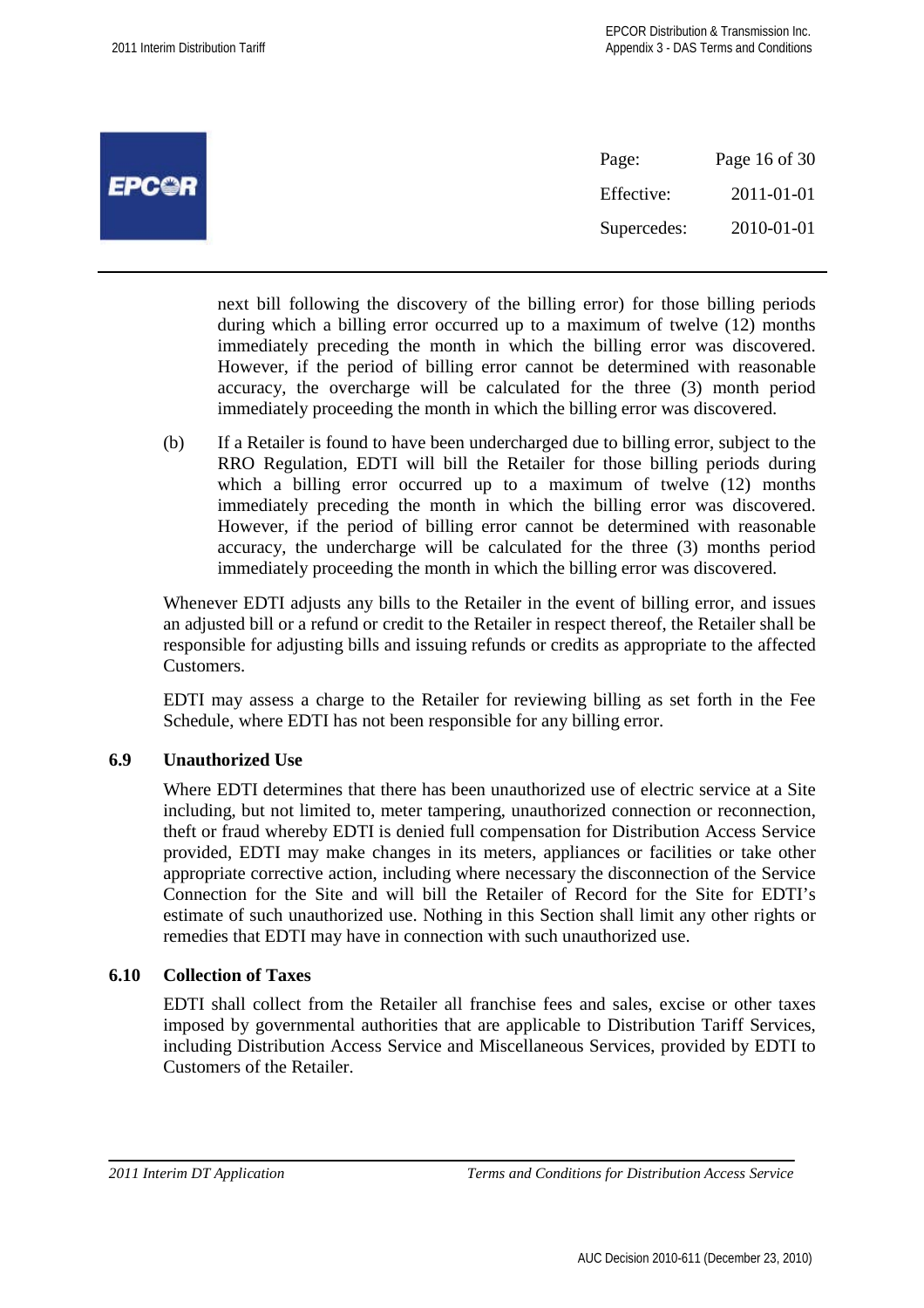|              | Page:       | Page 17 of 30 |
|--------------|-------------|---------------|
| <b>EPCOR</b> | Effective:  | 2011-01-01    |
|              | Supercedes: | 2010-01-01    |

# **ARTICLE 7 – DISCONTINUANCE OF DISTRIBUTION ACCESS SERVICE**

#### **7.1 Discontinuance at Request of Customer**

Customers arrange termination of Distribution Access Service through their Retailer of Record. If Distribution Access Service is no longer required, the Retailer of Record must notify EDTI at least five (5) Business Days before the service is to be discontinued.

#### **7.2 Discontinuance by De-energization**

A Retailer may request that EDTI De-energize a Site. To discontinue Distribution Access Service through De-energization, a Retailer shall, at least five (5) Business Days (or such other time as may be required under the System Settlement Code) before the site is to be De-energized, complete and provide to EDTI a notice of De-energization pursuant to the requirements of the Retailer Handbook and the Settlement System Code. Such notice of De-energization shall clearly specify the Retailer's reasons for seeking to De-energize a site.

EDTI reserves the right, but is not obligated, to verify the identity of the Customer of the Retailer pursuant to which De-energization has been requested, and the accuracy of the Customer Information that has been provided by the Retailer.

Upon receipt of such notice EDTI will either:

- (a) process the De-energization within five (5) Business Days (or such other time as may be required under the System Settlement Code); or
- (b) notify the Retailer within two (2) Business Days (or such other time as may be required under the System Settlement Code) that the notice of De-energization has been rejected and the reasons for such rejection. Upon receipt of the rectified notice of De-energization, EDTI will, within five (5) Business Days (or such other time as may be required under the System Settlement Code), process the Deenergization.

Notwithstanding the foregoing:

- (c) EDTI may reject the notice of De-energization if EDTI, acting reasonably, determines that any information required in the application, including the Customer Information provided by the Retailer, is false, incomplete or inaccurate in any respect;
- (d) EDTI will not process a De-energization if:
	- (i) EDTI believes De-energization could cause any actual or threatened danger to life or property or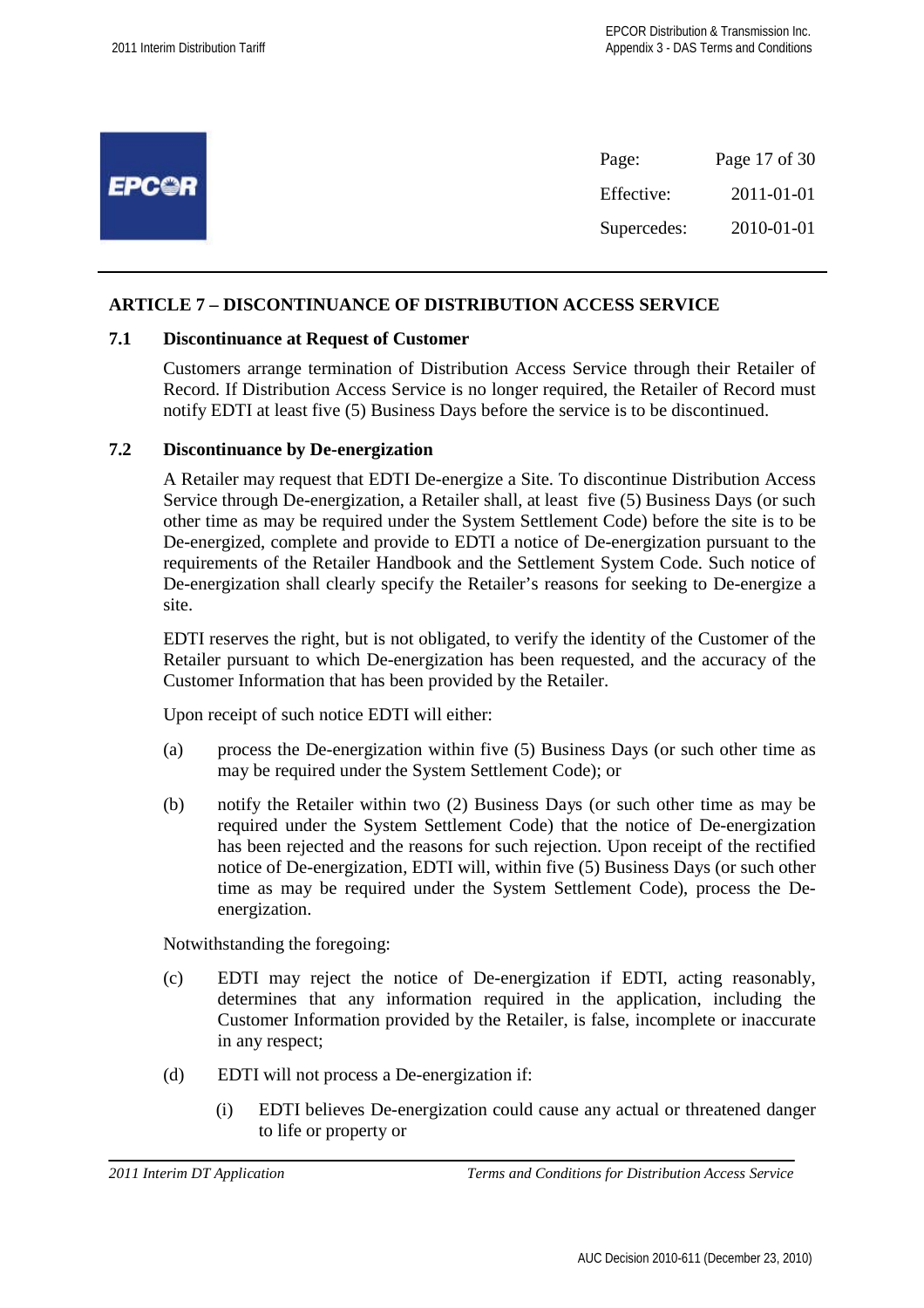|              | Page:       | Page 18 of 30 |
|--------------|-------------|---------------|
| <b>EPCOR</b> | Effective:  | 2011-01-01    |
|              | Supercedes: | 2010-01-01    |

(ii) the Customer is a residential rate classification Customer, the request for the De-energization is for non-payment and the De-energization would occur at any time during the period from October 15 to April 15 or at any other time when the temperature is forecast to be below 0 degrees Celsius in the 24 hour period immediately following the proposed De-energization provided that EDTI may, in its discretion, install a device to limit or reduce the amount of Energy provided to the Customer.

At the request of the Retailer or the Customer, EDTI will leave all of its Facilities in place after the Point of Service has been de-energized provided that, if the Point of Service remains de-energized for a period in excess of three (3) months, EDTI may remove its Facilities.

Upon De-energization, the Retailer will remain as the Customer's Retailer of Record unless a De-Select Request is submitted by the Retailer to EDTI and the process has been completed successfully.

The Retailer is responsible to ensure that its Customer is provided notice of a Deenergization and for the consequences of the De-energization. EDTI will have no liability for any disputes between the Customer and the Retailer in relation to a De-energization.

# **7.3 Discontinuance by EDTI**

EDTI may discontinue Distribution Access Service to a Retailer if any of the following occur:

- (a) if the Retailer sells Electricity to Customers whose annual consumption is below 250,000 kWh, the Retailer's license issued pursuant to the *Fair Trading Act,*R.S.A. 2000, c. F-2, has been revoked or not renewed, or
- (b) the Retailer has failed to meet its obligations under these Terms and Conditions or its Distribution Services Agreement with EDTI, or
- (c) the Retailer has failed to meet its security requirements pursuant to Article 8

Notification of discontinuance will be made electronically to the Retailer.

# **ARTICLE 8 – SECURITY REQUIREMENTS**

# **8.1 Security**

The Retailer shall provide the security deposit required under the Distribution Tariff Regulation to ensure that the Retailer is and remains of sufficient financial standing to meet its ongoing financial obligations.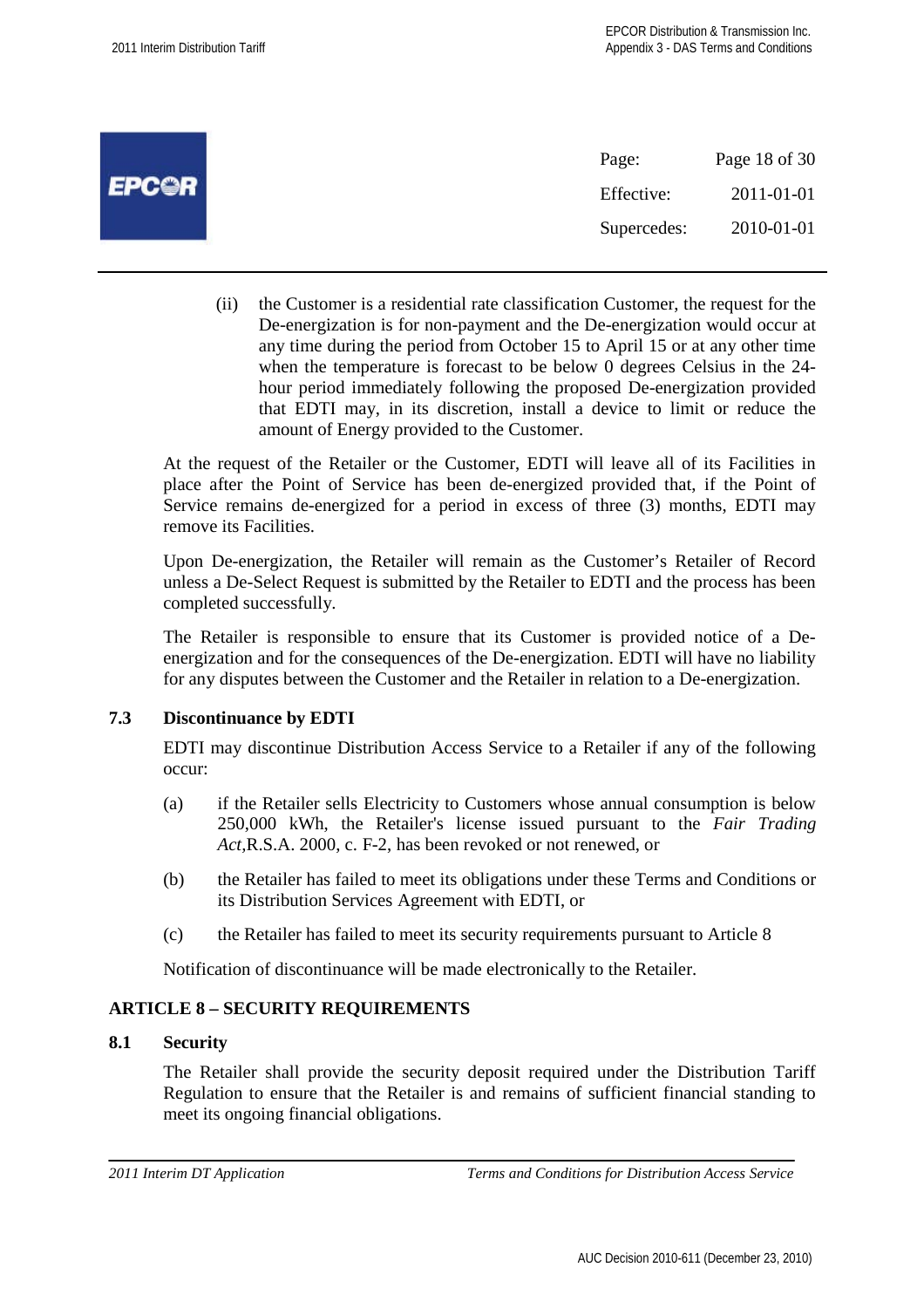|              | Page:       | Page 19 of 30 |
|--------------|-------------|---------------|
| <b>EPCOR</b> | Effective:  | 2011-01-01    |
|              | Supercedes: | 2010-01-01    |

The Retailer's application to EDTI for service under the Distribution Tariff must include the Retailer's projected value of its payments to EDTI under EDTI's Distribution Tariff over the period provided in section 8 of the Distribution Tariff, the Retailer's current Credit Rating, if it is seeking a reduction in its security deposit, and the current Credit Rating of any proposed guarantors, if the Retailer's security deposit will include a guarantee.

For the purposes of projecting the Retailer's payments under EDTI's Distribution Tariff pursuant to section 8(2)(b) of Distribution Tariff Regulation the total of:

- (a) twenty (20) days; plus
- (b) the number of days between consecutive bills issued by EDTI to the Retailer; plus
- (c) the number of days from the issuance of a bill by EDTI until payment is due from the Retailer;

shall equal thirty-four (34) days.

EDTI will confirm the Credit Rating of the Retailer, if provided, and the Credit Rating of any guarantor, if any, providing a guarantee as a security deposit. If the Retailer or guarantor has obtained more than one Credit Rating, the lowest Credit Rating will be used in the assessment.

EDTI, subject to review and assessment, shall confirm the amount of security required to be provided by the Retailer, taking into account any reduction that the Retailer may be entitled to under section 9 of the Distribution Tariff Regulation and notify the Retailer of its security requirement within twenty (20) Business Days of the Retailer's complete application for Distribution Access Service.

Subject to section 9 of the Distribution Tariff Regulation, the Retailer shall provide security in the form of a financial deposit, a bond, an irrevocable letter of credit or an irrevocable guarantee from a person, other than the Retailer, with a Credit Rating, or a combination thereof, in each case in a form acceptable to EDTI.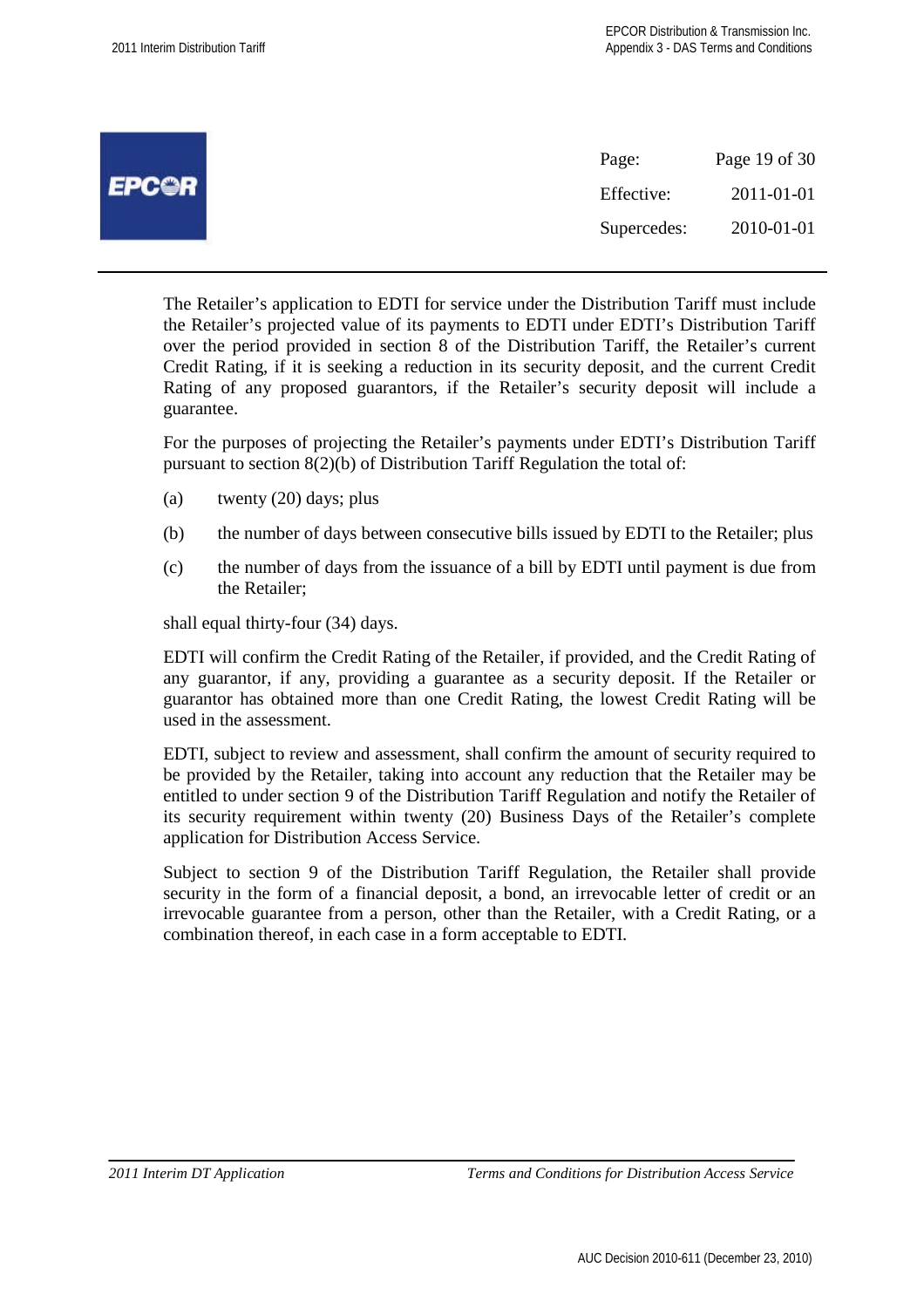| Page:       | Page 20 of 30 |
|-------------|---------------|
| Effective:  | 2011-01-01    |
| Supercedes: | 2010-01-01    |
|             |               |

## **8.2 Maintenance of Security**

As required by section 8 of the Distribution Tariff Regulation, if a retailer's actual outstanding charges under EDTI's Distribution Tariff are materially greater than the projected value provided by the Retailer under Section 8.1 of these Terms and Conditions, EDTI will update the projection and, if additional security is required based on the updated projection, require the Retailer to provide additional security. The Retailer must provide the additional security within five (5) Business Days of EDTI's request to do so as required under section 8 of the Distribution Tariff Regulation.

A Retailer whose security deposit has been reduced pursuant to the Distribution Tariff Regulation by virtue of its Credit Rating shall report to EDTI any downgrading of its Credit Rating within two (2) Business Days of the downgrading and must provide any additional security required as a result of the downgrading within five (5) Business Days of the downgrading as required under section 9 of the Distribution Tariff Regulation.

If the Retailer fails to provide any additional security that it is required to provide, EDTI reserves the right to suspend the provision of additional Distribution Access Service until the Retailer provided EDTI with the required security.

A Retailer must maintain the required amount of security deposit until all obligations of the Retailer under EDTI's Distribution Tariff are satisfied.

# **8.3 Use of Security**

If a Retailer defaults in paying any amounts owing under EDTI's Distribution Tariff, EDTI will provide the Retailer notice as required by section 12 of the Distribution Tariff Regulation and will be entitled to draw on the security deposit of the Retailer to recover the Retailer's arrears including any accrued interest if they are not paid within three (3) Business Days after the date of the notice, provided that EDTI shall be entitled to draw on the security deposit without notice if, in the opinion of EDTI, the giving of such notice would impair EDTI's ability to make a claim against the Retailer's security or to deduct the unpaid arrears from the Retailer's financial deposit. EDTI may require additional security to replace the security drawn down because of the default by the Retailer. The Retailer must provide the additional security within five (5) Business Days of EDTI's request to do so.

#### **8.4 Suspension of Service**

If the Retailer fails to provide any security that it is required to provide under this Article 8, EDTI reserves the right to suspend the provision of additional Distribution Access Service until the Retailer provides EDTI with the required security.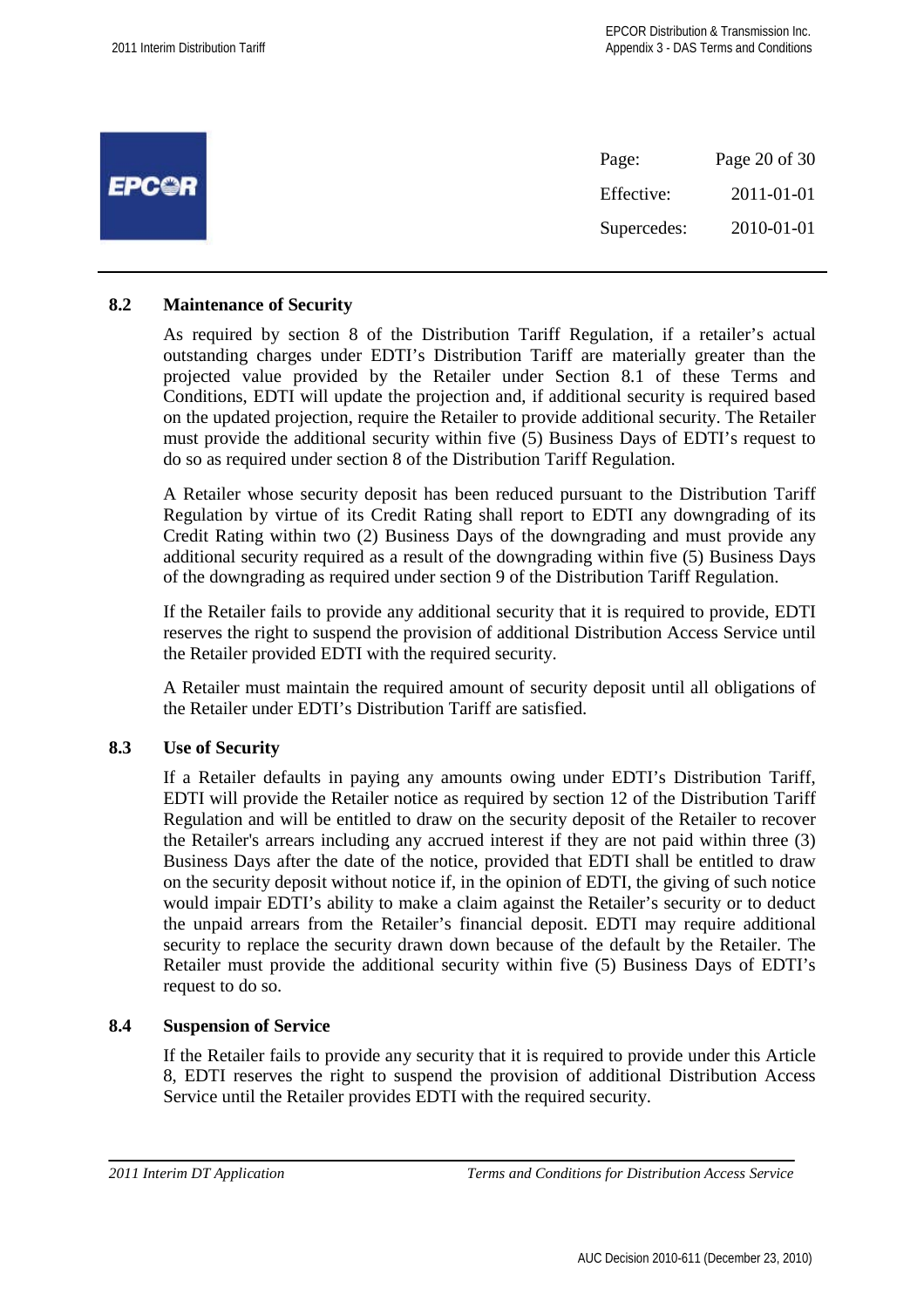|              | Page 21 of 30<br>Page:    |  |
|--------------|---------------------------|--|
| <b>EPC@R</b> | 2011-01-01<br>Effective:  |  |
|              | 2010-01-01<br>Supercedes: |  |

#### **8.5 Costs of Security**

All costs associated with the provisions of the security required to be provided by a Retailer for its obligations under EDTI's Distribution Tariff are the responsibility of the Retailer.

#### **ARTICLE 9 – METERING**

#### **9.1 Meter Reading**

EDTI shall make an actual meter reading for each Point of Service for which it provides Distribution Access Service for Customers of the Retailer in accordance with EDTI's meter reading schedule. At the request of a Retailer of Record, EDTI shall make an actual meter reading, off-cycle, as may be requested by the Retailer and EDTI will charge the Retailer for additional meter reading expense as set forth in the Fee Schedule.

#### **9.2 Record**

An accurate record of meter readings will be kept by EDTI which will be the basis for billing by EDTI to the Retailer in accordance with the Distribution Tariff.

#### **9.3 Estimated Consumption and Demand**

The amount of energy used by a Customer will be estimated by EDTI based on the best available sources of information and evidence in the following circumstances:

- (a) where the Customer's Point of Service is not metered;
- (b) where a meter is inaccessible due to conditions on the Customer's premises;
- (c) where the meter is not scheduled to be read;
- (d) where it is determined that the amount of energy used was different from that recorded or billed due to incorrect billing procedures;
- (e) where a meter reading schedule or a meter change creates a transition period in EDTI's billing cycle; or
- (f) if the seal of a meter is broken or if the meter does not register correctly, regardless of the cause.

For small general service Customers whose load requirements are small, consistent, and can be accurately predicted, the billing demand may be determined, at the sole discretion of EDTI, from the nameplate rating of the Customer's equipment rather than being metered.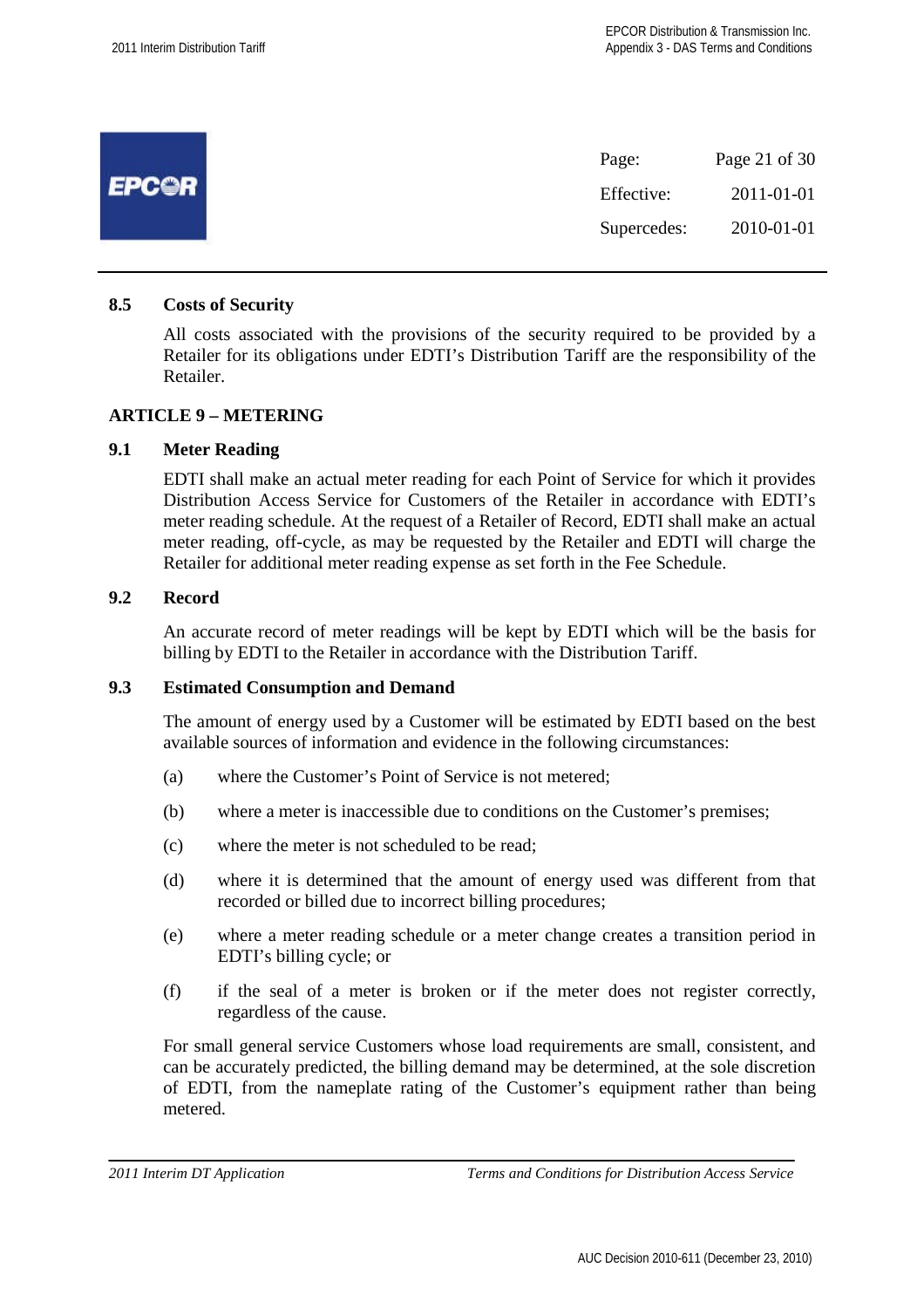|              | Page:       | Page 22 of 30 |
|--------------|-------------|---------------|
| <b>EPCOR</b> | Effective:  | 2011-01-01    |
|              | Supercedes: | 2010-01-01    |

The demand of certain equipment which is used for short periods of time, such as arc welders, does not fully register on the thermal demand meters. Points of Service which include this type of equipment may be billed on an estimated demand.

If requested by the Retailer, EDTI will provide the Retailer with a description of the methodology used to estimate the use of energy by the Customers of the Retailer.

#### **9.4 Other Metering Services**

At the request by the Retailer, or with the Retailer's consent, EDTI may provide other metering services, above standard metering service, in its discretion, acting reasonably, and may charge separate fees for such service.

## **9.5 Meter Testing**

At the request of a Retailer, EDTI shall arrange for on-site meter verification and if necessary, shall arrange for a meter to be tested by an official designated for that purpose by Measurement Canada or accredited agency as may, from time to time, be designated for this purpose. EDTI charges a fee as set forth in the Fee Schedule. If the meter is inaccurate, EDTI will refund the fee and make appropriate adjustments to the applicable Retailer's bills. If the meter is found to be accurate, EDTI will keep the fee to cover the cost of testing the meter.

#### **9.6 Adjustments for Faulty Metering**

EDTI may make consumption and demand adjustments for faulty metering:

- (a) if the seal of a meter is broken or if the meter does not register correctly regardless of the cause;
- (b) when a Point of Service has been unmetered or incorrectly metered, regardless of the cause, or when a meter is found to be inaccurate in accordance with the *Electricity and Gas Inspection Act*, R.S. 1985, c. E-4 as amended from time to time; in these cases EDTI will make adjustments for a period not exceeding three (3) months, unless it can be shown that the error was due to some specific reported cause, the date of which can be fixed, in which case the actual date shall be used; or
- (c) where a Point of Service is unmetered and any seal attached to motors or other equipment is broken or any unauthorized change in the Facilities has been made.

Notwithstanding the section "Adjustment of Bills in Event of Billing Error", in any of the above noted cases EDTI may make adjustments for the lesser of the period of the error or one (1) year.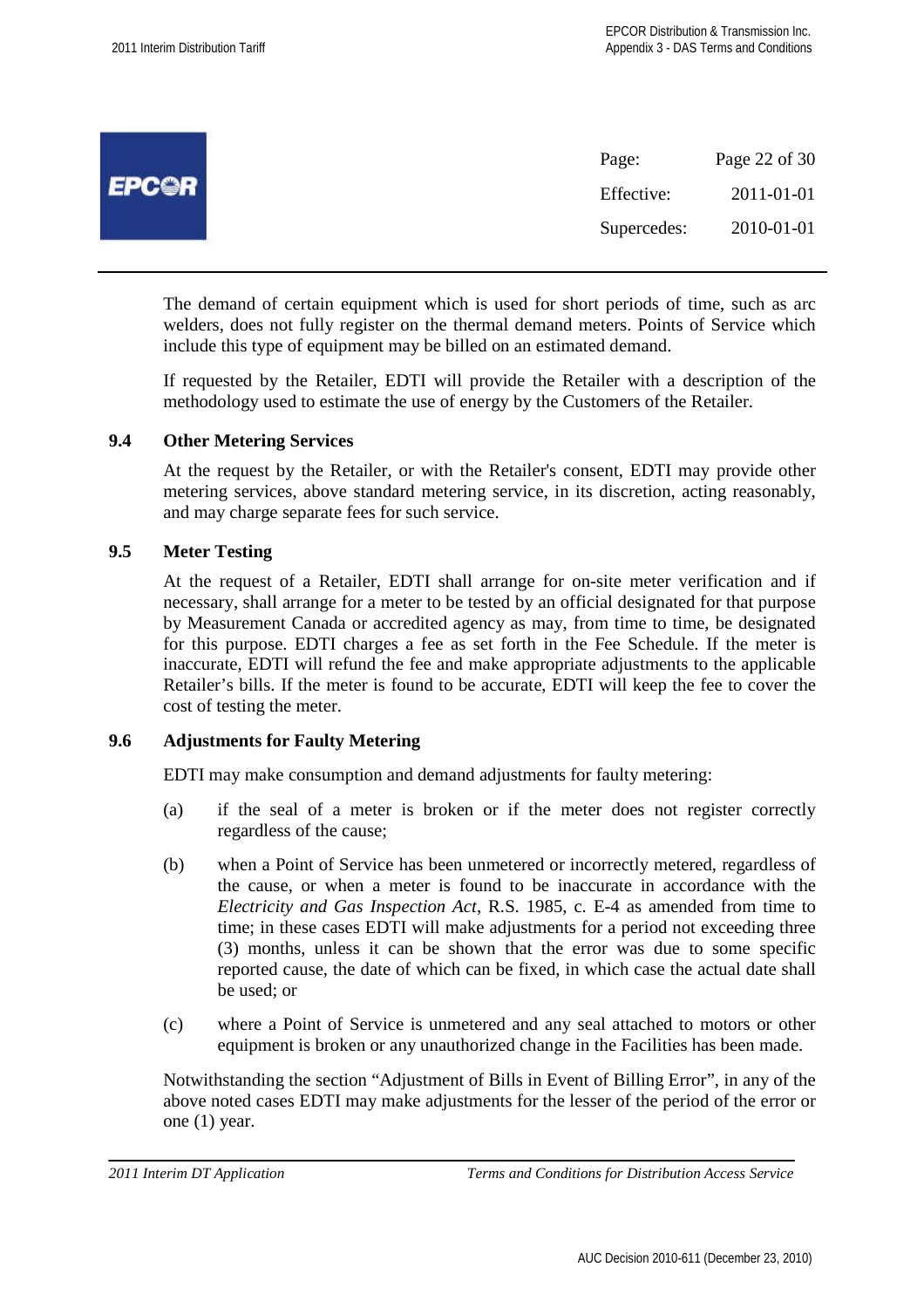|              | Page:       | Page 23 of 30 |
|--------------|-------------|---------------|
| <b>EPC@R</b> | Effective:  | 2011-01-01    |
|              | Supercedes: | 2010-01-01    |

# **ARTICLE 10 – LOAD SETTLEMENT**

#### **10.1 Request for Information**

A Retailer may request profiling and settlement information above the basic service provisions for Load Settlement specified in the Settlement System Code providing:

- (a) the Retailer provides a written request to EDTI outlining the purpose for the additional settlement information; and
- (b) the additional settlement information applies only to the Customers of the Retailer.

Upon satisfaction of the above requirements, EDTI will advise the Retailer in a written proposal of the type of work, time of delivery and charges necessary to provide the additional settlement information to the Retailer.

#### **10.2 Liability**

The process of Retailer Load estimation involves statistical samples and estimating error. EDTI shall not be responsible for any sampling or estimating errors and shall not be liable to any Retailer for any costs that are associated with such errors.

# **ARTICLE 11 – LIABILITY AND INDEMNITY**

# **11.1 EDTI Liability**

Notwithstanding any other provision of these Terms and Conditions or any provision of any agreement between EDTI and a Retailer relating to the provision of Distribution Tariff Services (an "EDTI Agreement") EDTI, its directors, officers, agents, employees and representatives ("EDTI Parties") shall not be liable to the Customer, its directors, officers, agents, employees and representatives (collectively, the "Retailer Parties" and, individually, a "Retailer Party") for any loss, injury, damage, expense, charge, cost or liability of any kind suffered or incurred by the Retailer Parties, or any of them, whether of a direct, indirect, special or consequential nature, howsoever or whensoever caused, and whether in any way caused by or resulting from the acts or omissions of the EDTI Parties, or any of them, except for direct property damages incurred by the Retailer as a direct result of a breach of these Terms and Conditions or applicable EDTI Agreement or other act or omission by an EDTI Party, which breach or other act or omission is caused by the negligence or willful act or omission of harm of such EDTI Party. Any liability under this Section will be limited to an amount in proportion to the degree to which the EDTI Party acting negligently or willfully is determined to be at fault. For the purpose of the foregoing and without otherwise restricting the generality thereof, "direct property damage" shall not include loss of revenue, loss of profits, loss of earnings, loss of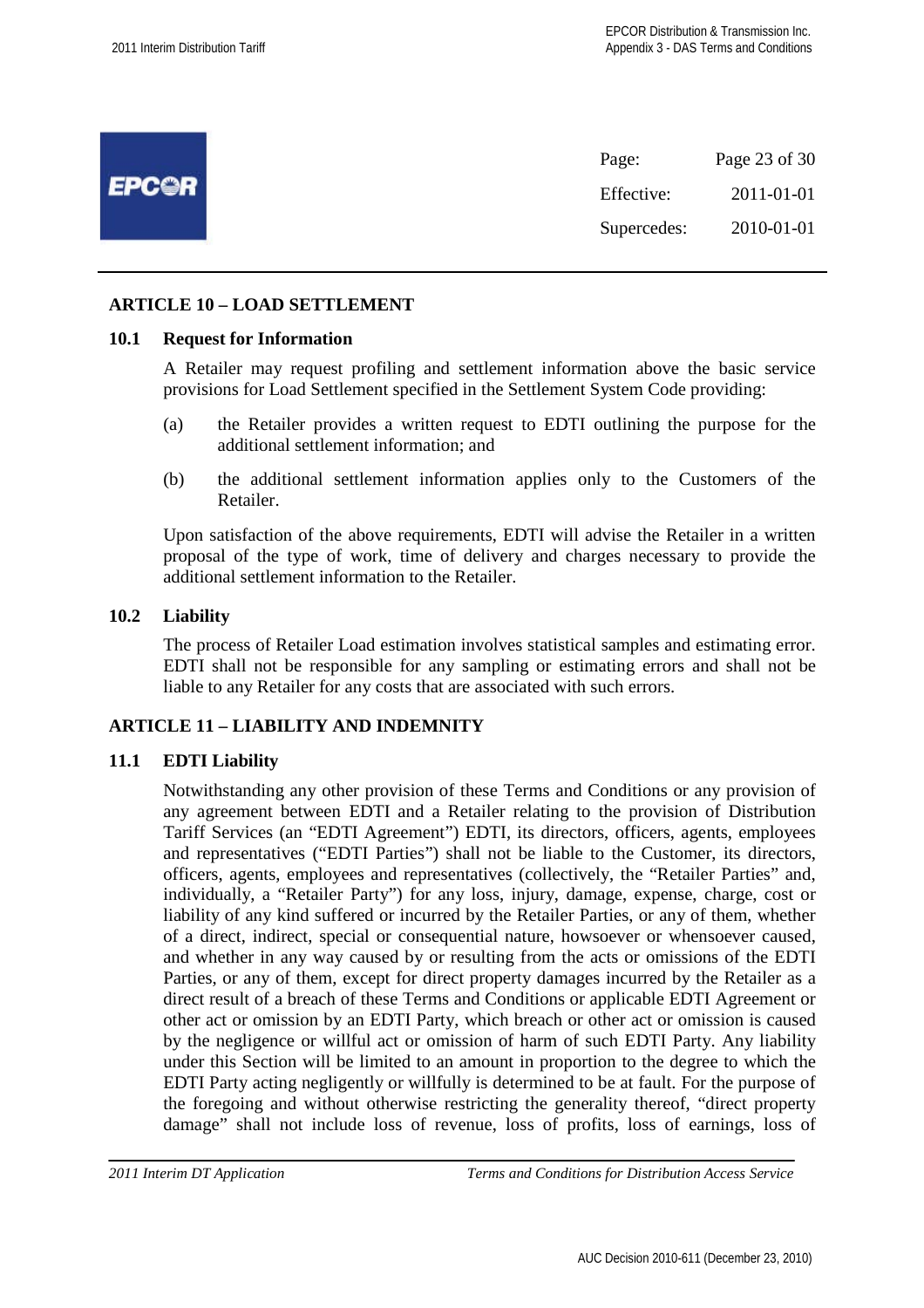| <b>EPCOR</b> | Page:       | Page 24 of 30 |
|--------------|-------------|---------------|
|              | Effective:  | 2011-01-01    |
|              | Supercedes: | 2010-01-01    |
|              |             |               |

production, loss of contract, cost of purchased or replacement capacity and energy, cost of capital, and loss of use of any facilities or property, or any other similar damage or loss whatsoever.

#### **11.2 Release**

Subject to Section 11.1 above, none of the EDTI Parties (as defined above) will be liable to any of the Retailer Parties (as defined above) for any damages, costs, expenses, injuries, losses, or liabilities suffered or incurred by the Retailer Parties or any of them, howsoever and whensoever caused, and each Retailer Party hereby forever releases each of the EDTI Parties from any liability or obligation in respect thereof.

#### **11.3 Retailer Liability**

#### **11.3.1 General**

In addition to any other liability provisions set out in these Terms and Conditions or any provision in an EDTI Agreement (as defined above), a Retailer Party (as defined above) shall be liable for any damages, costs, expenses, injuries, losses, or liabilities suffered or incurred by EDTI Parties (as defined above), whether of a direct or indirect nature, caused by or arising from any acts or omissions of a Retailer Party that result in a breach ("Breach") of these Terms and Conditions or the applicable EDTI Agreement, or any negligent or willful acts or omissions of harm of a Retailer Party outside of a Breach. Any liability under this section will be limited to an amount in proportion to the degree to which the Retailer Party is at fault.

# **11.3.2 Indemnification by Retailer of EDTI for Third Party Claims**

(a) A Retailer (the "Indemnitor") shall indemnify and hold harmless EDTI Parties (as defined above) ("Indemnitee(s)") from and against any direct damages, injuries, losses and other liabilities claimed against the Indemnitee or any of them, and all related costs and expenses (including reasonable legal fees) suffered or incurred by any of them in relation to any claims, causes of action, actions, suits or proceedings by a third party ("Claim") which arise from damage to property or injury to or death of persons resulting from the Indemnitor's failure to perform its obligations under these Terms and Conditions or the applicable EDTI Agreement (as defined above), which failure is caused by the negligence or willful act or omission of harm of the Indemnitor acting within the scope of its authority or employment. The indemnity under this section will be limited to an amount in proportion to the degree to which the Indemnitor is at fault.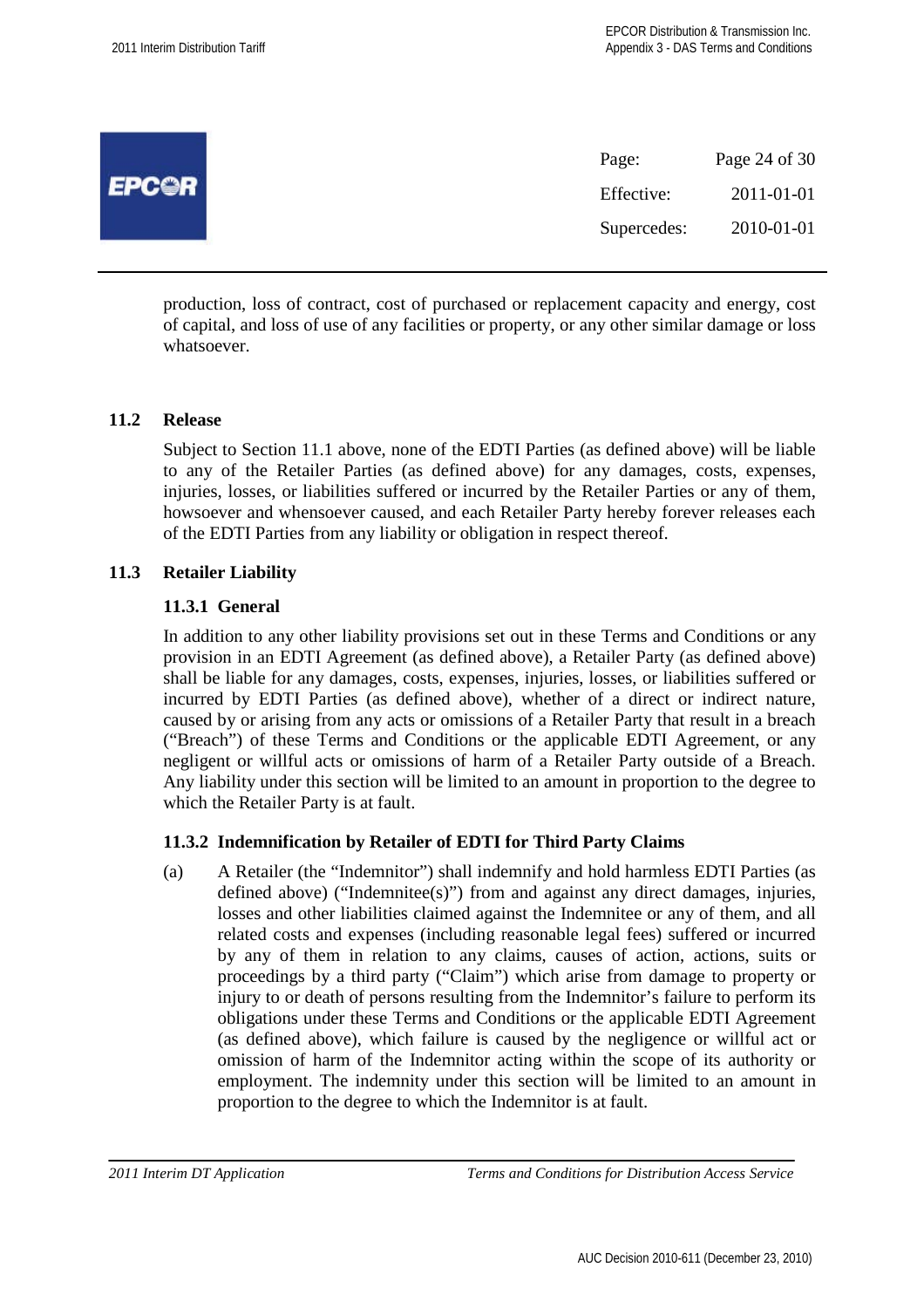|              | Page:       | Page 25 of 30 |
|--------------|-------------|---------------|
| <b>EPC@R</b> | Effective:  | 2011-01-01    |
|              | Supercedes: | 2010-01-01    |

- (b) In the event that an Indemnitee is entitled to and desires to assert its right to indemnification from an Indemnitor under this Section, such Indemnitee will give the Indemnitor prompt notice of the Claim, which shall describe the Claim in reasonable detail and shall indicate the estimated amount, if practicable, of the indemnifiable loss that has been or may be sustained by the Indemnitee. The failure to promptly notify the Indemnitor hereunder shall not relieve the Indemnitor of its obligations hereunder, except to the extent that the Indemnitor is actually and materially prejudiced by the failure to so notify promptly.
- (c) Subject to Section 11.3.2(b) hereof, if the Indemnitor delivers to the Indemnitee a written acknowledgement of its unconditional and irrevocable obligation to indemnify the Indemnitee under Section 11.3.2(a) in respect of:
	- (i) all of the damages, injuries, losses, liabilities, costs and expenses that may be claimed against, or suffered or incurred by, the Indemnitee in respect of the Claim within ten (10) days following the Indemnitor's receipt of the Indemnitee's notice of such Claim and if the existence of such obligation to indemnify is made known by the Indemnitor to the third-party claimant (and, if applicable, to the court or other tribunal determining the Claim), the Indemnitee shall make available to the Indemnitor all information in its possession or to which it has access, other than information that has been designated as confidential by the provider of such information, which is or may be relevant to the particular Claim and the Indemnitor shall be entitled, at its option, to take carriage of the defense of the Claim by its own counsel and, if it elects to do so, the Indemnitee shall cooperate with the Indemnitor to the fullest reasonable extent in the defense, settlement or compromise of the Claim; or
	- (ii) some, but less than all, of the damages, injuries, losses, liabilities, costs and expenses that may be claimed against, or suffered or incurred by, the Indemnitee in respect of the Claim within ten (10) days following the Indemnitor's receipt of the Indemnitee's notice of such Claim and if the Indemnitee is of the opinion that the Indemnitor's interests are not in conflict with its own, the Indemnitee shall make available to the Indemnitor all information in its possession or to which it has access, other than information that has been designated as confidential by the provider of such information, which is or may be relevant to that portion of the Claim in respect of which the Indemnitor has an obligation to indemnify the Indemnitee and consult with the Indemnitor in respect thereof.

The Indemnitee shall not make any admission of the liability regarding, or settle or compromise, that portion of the Claim in respect of which the Indemnitor has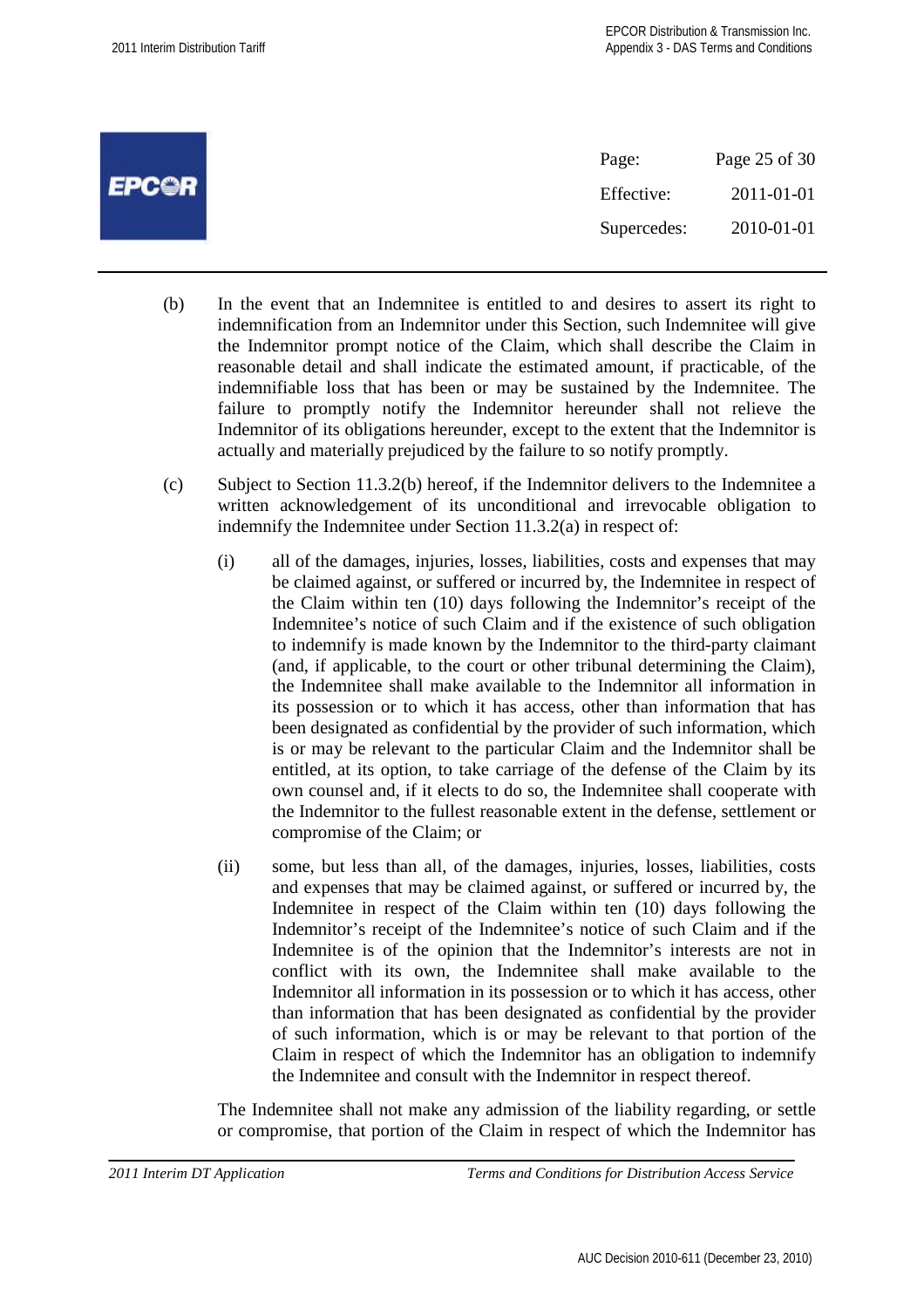| <b>EPCOR</b> | Page:       | Page 26 of 30 |
|--------------|-------------|---------------|
|              | Effective:  | 2011-01-01    |
|              | Supercedes: | 2010-01-01    |
|              |             |               |

acknowledged its obligation to indemnify the Indemnitee without the written consent of the Indemnitor, which consent shall not be unreasonably withheld.

The provisions of this Section 11.3.2(c) shall not apply in respect of any Claim to which the Indemnitor is, or may reasonably be expected to be, a party and where the Indemnitee is asserting legal defenses in relation to the Claim that conflict with legal defenses being asserted by the Indemnitor.

#### **ARTICLE 12 – FORCE MAJEURE**

#### **12.1 Force Majeure Relief**

If an event or circumstance of Force Majeure occurs that affects EDTI's ability to provide any Distribution Access Service, EDTI's obligations and responsibilities hereunder and under any agreement relating to the provision of Distribution Access Service, so far as they are affected by the Force Majeure or the consequences thereof, shall be suspended until such Force Majeure or the consequences thereof are remedied and for such period thereafter as may reasonably be required to restore the Distribution Access Service. A Retailer will be required to continue to pay the Minimum Charge, if applicable, during the period in which EDTI claims relief by reason of Force Majeure.

#### **12.2 Notice**

EDTI shall promptly give the relevant party notice of the Force Majeure including full particulars hereof and shall promptly give the relevant party notice when the Force Majeure ceases to prevent performance of EDTI's obligations.

#### **12.3 Obligation to Remedy**

EDTI shall promptly remedy the cause and effect of the Force Majeure insofar as it is reasonably able to do so.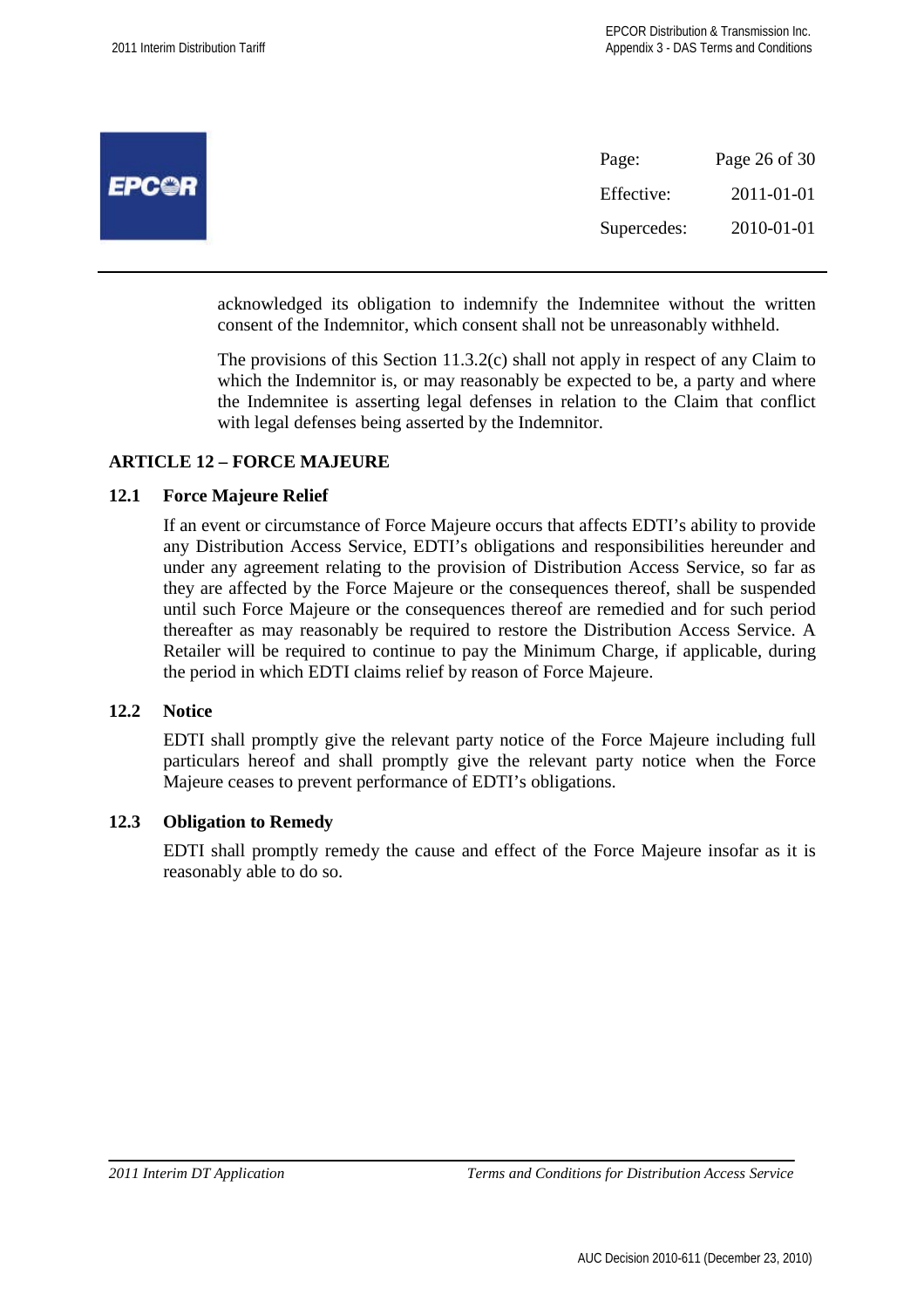| <b>EPC@R</b> | Page:       | Page 27 of 30 |
|--------------|-------------|---------------|
|              | Effective:  | 2011-01-01    |
|              | Supercedes: | 2010-01-01    |

#### **12.4 Strikes and Lockouts**

Notwithstanding any other provision of these Terms and Conditions, the settlement of any strike, lockout or other industrial disturbance shall be wholly in the discretion of EDTI and EDTI may settle such strike, lockout or industrial disturbance at such time and on such terms and conditions as it may deem appropriate. No failure or delay in settling such strike, lockout or industrial disturbance shall constitute a cause or event within the control of EDTI or deprive EDTI of the benefits of this Article 12.

#### **ARTICLE 13 – DISPUTE RESOLUTION**

#### **13.1 Resolution by EDTI and Retailer**

If any dispute between EDTI and a Retailer arises at any time in connection with these Terms and Conditions, EDTI and the Retailer acting reasonably and in good faith, shall use all reasonable efforts to resolve the dispute as soon as possible in an amicable manner. If the dispute cannot be otherwise resolved pursuant to this Article 13, the chief executive officers of EDTI and the Retailer shall meet to attempt to resolve the dispute.

#### **13.2 Resolution by Arbitration**

If any dispute has not been resolved pursuant to Section 13.1 hereof within thirty (30) days after notice from EDTI or the Retailer to the other of its desire to have the dispute resolved, then the dispute shall be resolved pursuant to Sections 13.3 to 13.11 hereof. EDTI and the Retailer shall abide by the terms of any award rendered by the arbitrator(s) appointed hereunder without delay.

#### **13.3 Arbitrators**

All disputes or differences between EDTI and a Retailer in connection with these Terms and Conditions shall be referred (unless EDTI and the Retailer concur in the appointment of a single arbitrator) to a board of arbitrators consisting of one (1) arbitrator to be appointed by each of EDTI and the Retailer who shall, by instrument in writing, appoint a third arbitrator immediately after they are themselves appointed. Notwithstanding the foregoing, any disputed matters between EDTI and a Retailer relating to an order or direction made or approved by the Commission or falling within the exclusive jurisdiction of the Commission, shall be referred to the Commission for resolution.

#### **13.4 Failure to Concur**

EDTI and a Retailer shall be deemed to have failed to concur in the appointment of a single arbitrator if such an arbitrator shall not have been appointed within fifteen (15) days after the serving by either EDTI or the Retailer on the other of notice requesting it to concur in the appointment of such an arbitrator.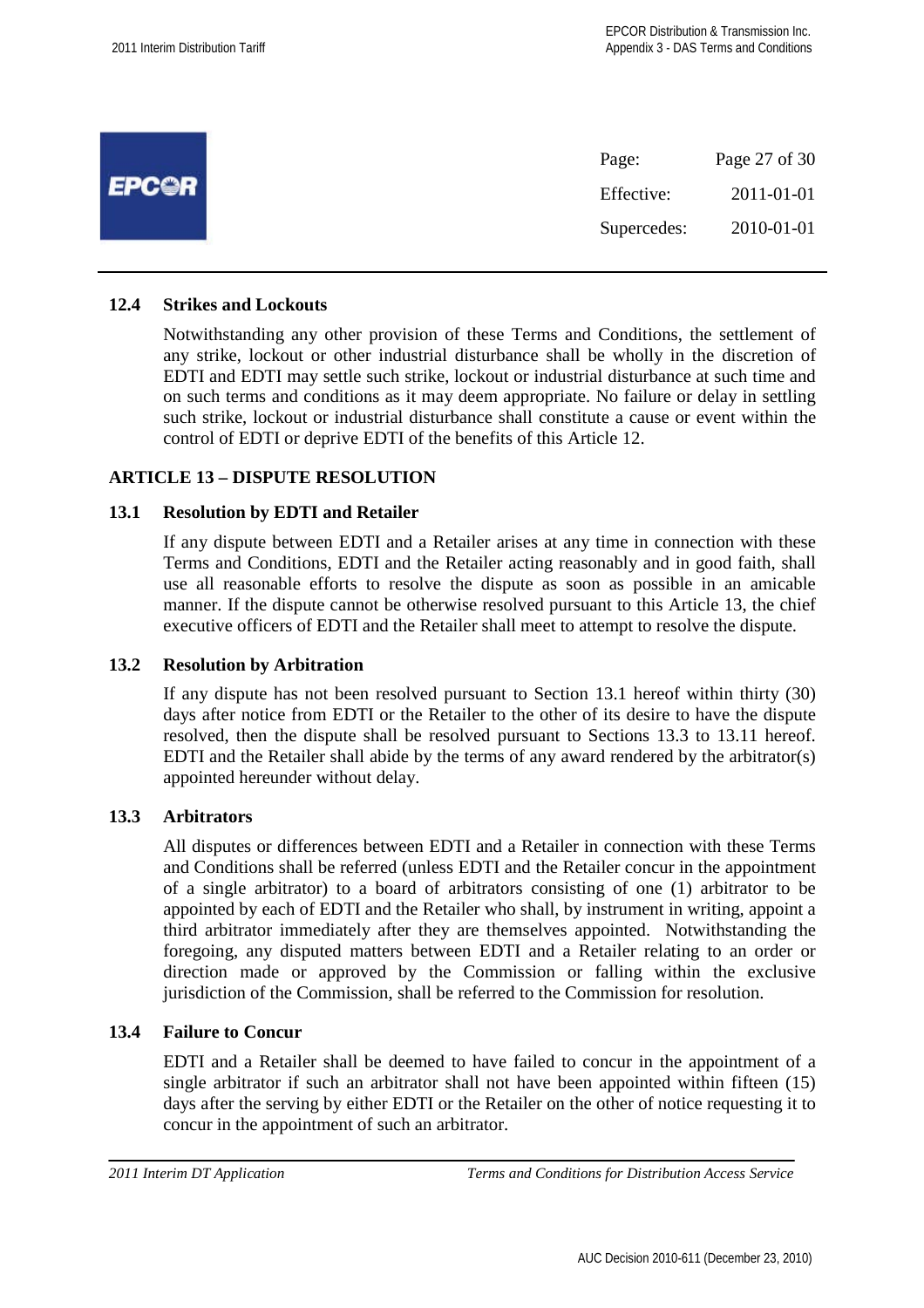| <b>EPCOR</b> | Page:       | Page 28 of 30 |
|--------------|-------------|---------------|
|              | Effective:  | 2011-01-01    |
|              | Supercedes: | 2010-01-01    |

# **13.5 Refusal to Appoint an Arbitrator**

If either EDTI or the Retailer shall neglect or refuse to appoint an arbitrator within fifteen (15) days after the other party (provided such other party has appointed its arbitrator) has served EDTI or the Retailer, as the case may be, with notice to make the appointment, the party who has appointed its arbitrator shall be entitled to apply, upon notice to the other party, to a Justice of the Court of Queen's Bench of Alberta to appoint an arbitrator for the party in default.

# **13.6 Failure to Appoint a Third Arbitrator**

If the arbitrators appointed by EDTI and the Retailer have not, within fifteen (15) days after their appointment or the appointment of the arbitrator last appointed, as the case may be, appointed a third arbitrator, either EDTI or the Retailer shall be entitled to apply upon notice to the other party to a Justice of the Court of Queen's Bench of Alberta to appoint such an arbitrator.

#### **13.7 Technical Competence**

Any arbitrator appointed under the provisions of this clause whether by concurrence of EDTI and the Retailer, by either party, by the arbitrators, or by a Justice of the Court of Queen's Bench of Alberta shall, in the opinion of the persons making such appointment, be possessed of such technical or other qualifications as may be reasonably necessary to enable him to properly adjudicate upon the dispute or difference.

#### **13.8 Compensation of Arbitrators**

Each party shall be responsible for the costs of the arbitrator appointed by it hereunder. The costs of the third arbitrator shall be divided evenly between the parties.

#### **13.9 Application of the Arbitration Act (Alberta)**

Except as herein modified, the provisions of the *Arbitration Act*, R.S.A., 2000, c. A-43, as amended from time to time, shall apply to any arbitration proceeding.

#### **13.10 Decisions Binding**

A decision of the single arbitrator or the majority of the three arbitrators named or appointed shall be final and binding upon each of the parties to the dispute or difference.

#### **13.11 Continuity of Service**

All performance required under these Terms and Conditions by EDTI and the Retailer and payment therefore shall continue during the dispute resolution proceedings contemplated by this Article 13, provided that in the case of any such proceedings pertaining to amounts payable under these Terms and Conditions, any payments or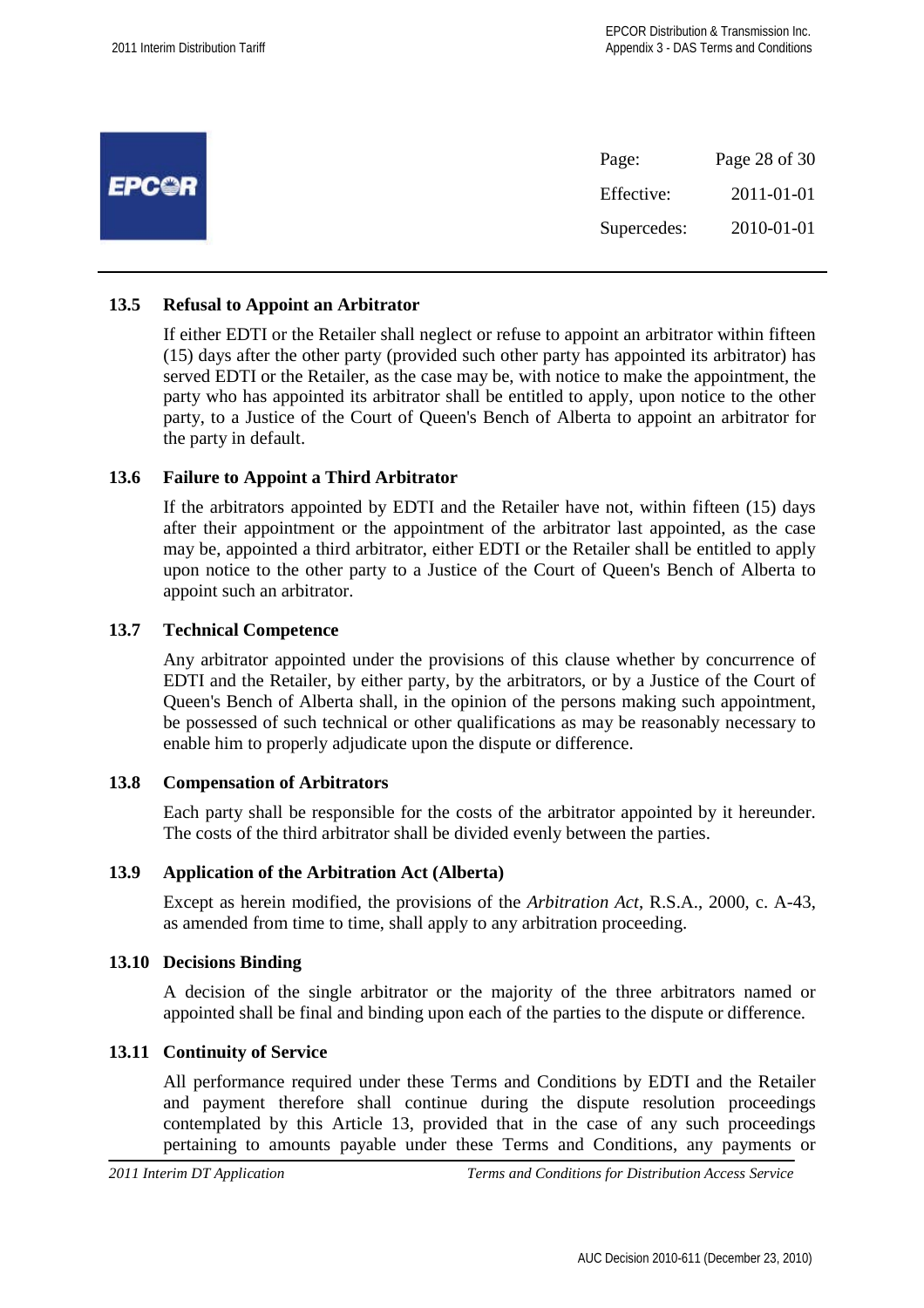|              | Page:       | Page 29 of 30 |
|--------------|-------------|---------------|
| <b>EPC@R</b> | Effective:  | 2011-01-01    |
|              | Supercedes: | 2010-01-01    |

reimbursements required as a result of the proceedings shall be effective as of a date to be determined in such proceedings and interest shall be paid thereon by the party required to make the payment or reimbursement on the amount thereof at the rate quoted by the Royal Bank of Canada as its "prime rate" from the date so determined until paid.

# **ARTICLE 14 – ADDITIONAL PROVISIONS RELATING TO SERVICES**

#### **14.1 Independent System Operation or Transmission Facility Owner Requirements**

The Retailers acknowledge and agree that EDTI is bound by all operating instructions, policies and procedures of the ISO and transmission facility owners which are needed to maintain the integrity of the Interconnected Electric System. The Retailers acknowledge and agree that they will cooperate with EDTI so that EDTI will be in compliance with all such operating instructions, policies and procedures which include, but are not limited to, those operating instructions, policies and procedures pertaining to minimum and maximum generation emergencies, and supply voltage reduction or full interruption of Customer load by either manual or automatic means.

## **14.2 Compliance with Applicable Legal Authorities**

EDTI and the Retailer are subject to, and shall comply with, all existing or future applicable federal, provincial and local laws, all existing or future orders or other actions of the ISO or of governmental authorities having applicable jurisdiction. EDTI will not violate, directly or indirectly, or become a party to a violation of any applicable requirement of the ISO or any applicable federal, provincial or local statute, regulation, bylaw, rule or order in order to provide Distribution Tariff Services to the Retailer or a Customer of the Retailer. EDTI's obligation to provide Distribution Tariff Services is subject to the condition that all requisite governmental and regulatory approvals for the provision of such Distribution Tariff Services will have been obtained and will be maintained in force during such period of Distribution Tariff Services.

#### **14.3 Service Interruption**

While EDTI takes all reasonable efforts to guard against interruptions, it does not guarantee uninterrupted service. Without liability of any kind to EDTI, EDTI shall have the right to disconnect or otherwise curtail, interrupt or reduce Distribution Tariff Service to Customers whenever EDTI reasonably determines, or when EDTI is directed by the ISO, that such a disconnection, curtailment, interruption or reduction is:

- (a) necessary to facilitate construction, installation, maintenance, repair, replacement or inspection of any of EDTI's Facilities;
- (b) to maintain the safety and reliability of EDTI's distribution system; or,